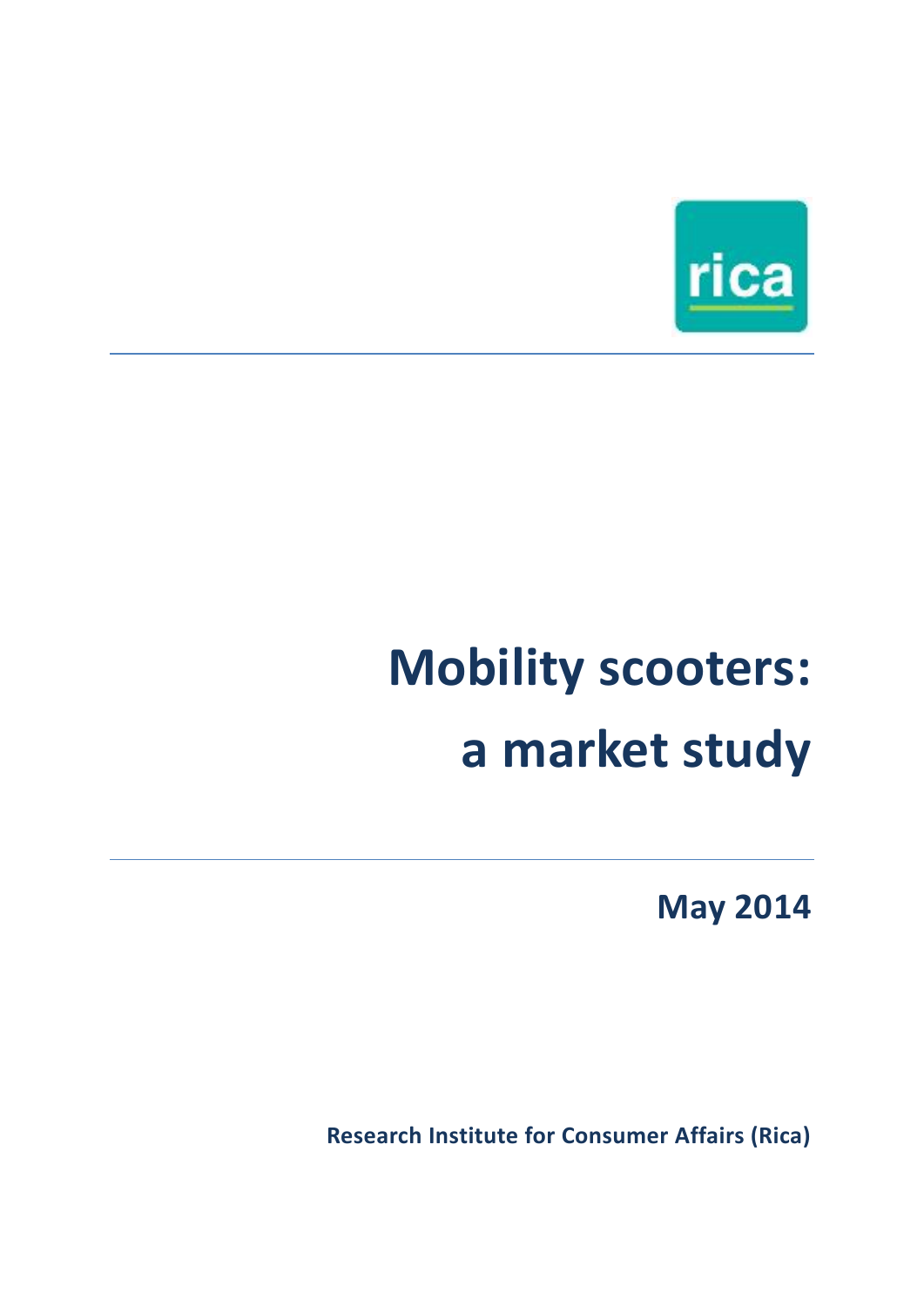

# <span id="page-1-0"></span>**Contents**

| $\mathbf{1}$   |       |  |  |  |  |  |  |  |
|----------------|-------|--|--|--|--|--|--|--|
|                |       |  |  |  |  |  |  |  |
| $\overline{2}$ |       |  |  |  |  |  |  |  |
|                | 2.1   |  |  |  |  |  |  |  |
|                | 2.2   |  |  |  |  |  |  |  |
|                | 2.3   |  |  |  |  |  |  |  |
| 3              |       |  |  |  |  |  |  |  |
|                | 3.1   |  |  |  |  |  |  |  |
|                | 3.2   |  |  |  |  |  |  |  |
|                | 3.2.1 |  |  |  |  |  |  |  |
|                | 3.2.2 |  |  |  |  |  |  |  |
|                | 3.3   |  |  |  |  |  |  |  |
|                | 3.3.1 |  |  |  |  |  |  |  |
|                | 3.4   |  |  |  |  |  |  |  |
|                | 3.5   |  |  |  |  |  |  |  |
|                | 3.5.1 |  |  |  |  |  |  |  |
| 4              |       |  |  |  |  |  |  |  |
|                | 4.1   |  |  |  |  |  |  |  |
|                | 4.2   |  |  |  |  |  |  |  |
|                | 4.2.1 |  |  |  |  |  |  |  |
|                | 4.2.2 |  |  |  |  |  |  |  |
|                | 4.3   |  |  |  |  |  |  |  |
|                | 4.3.1 |  |  |  |  |  |  |  |
|                | 4.3.2 |  |  |  |  |  |  |  |
|                | 4.4   |  |  |  |  |  |  |  |
| 5              |       |  |  |  |  |  |  |  |
|                | 5.1   |  |  |  |  |  |  |  |
|                | 5.2   |  |  |  |  |  |  |  |
|                | 5.3   |  |  |  |  |  |  |  |
|                | 5.3.1 |  |  |  |  |  |  |  |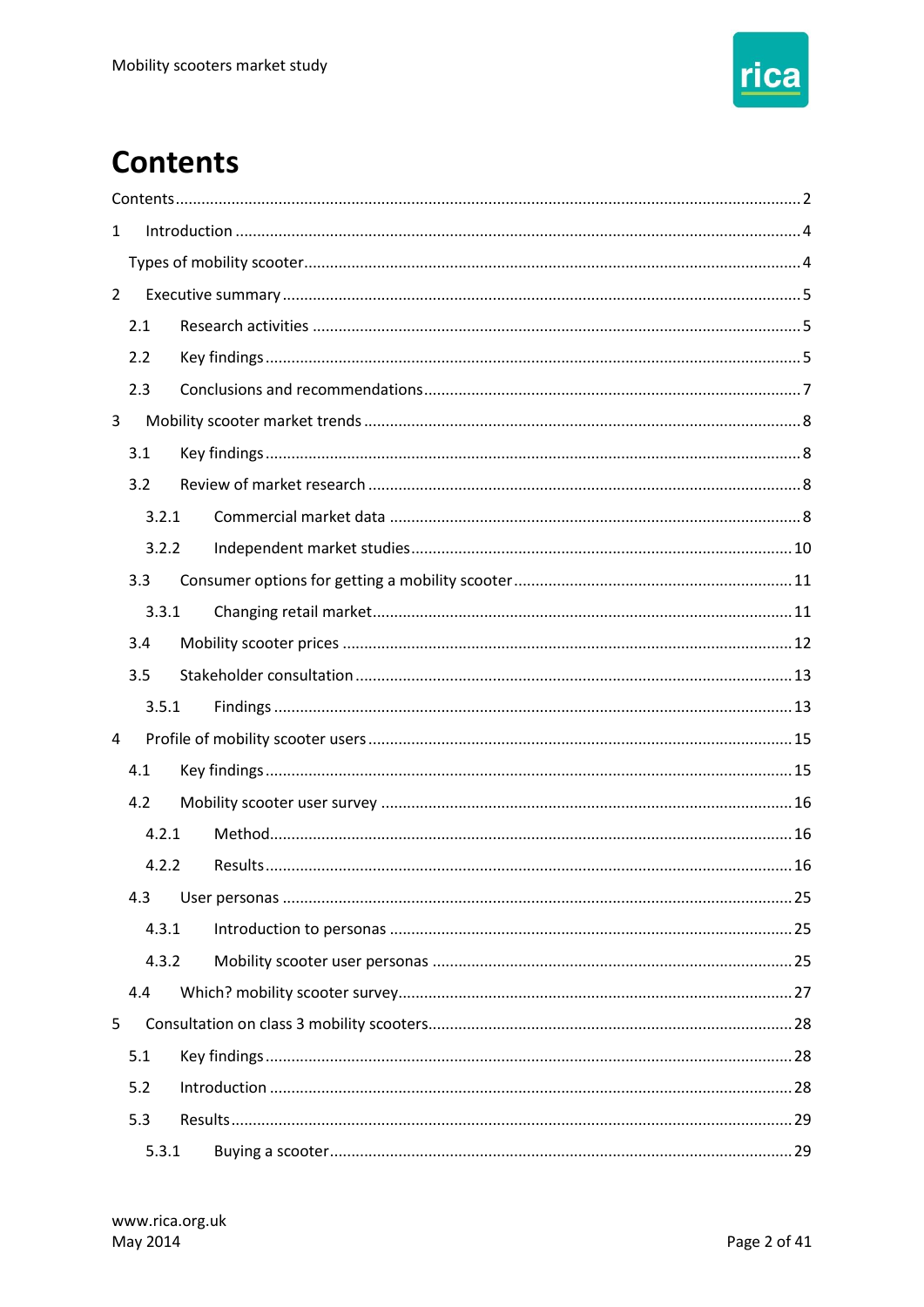

|            | 5.3.2 |                                                                                           |  |
|------------|-------|-------------------------------------------------------------------------------------------|--|
|            | 5.3.3 |                                                                                           |  |
|            | 5.3.4 |                                                                                           |  |
|            | 5.3.5 |                                                                                           |  |
| Appendix 1 |       |                                                                                           |  |
| Appendix 2 |       |                                                                                           |  |
| 2.1        |       |                                                                                           |  |
| 2.2        |       |                                                                                           |  |
| 2.3        |       |                                                                                           |  |
| Appendix 3 |       |                                                                                           |  |
|            |       |                                                                                           |  |
|            |       |                                                                                           |  |
|            |       | If you don't have your own scooter, skip to Q17. If you do, go on to the next section. 37 |  |
|            |       |                                                                                           |  |
|            |       | For the remaining questions, think about the scooter you use most often (ticked above) 38 |  |
|            |       |                                                                                           |  |
|            |       |                                                                                           |  |
| Appendix 4 |       | Agenda and delegate list for class 3 mobility scooters workshop 41                        |  |
|            |       |                                                                                           |  |
|            |       |                                                                                           |  |

#### **This report was researched and co-authored by:**

Cassie Barton, Jasper Holmes and Caroline Jacobs.

Research Institute for Consumer Affairs (Rica) is consumer research organisation<br>that specialises in work with older and disabled people.

Tel: 0207 427 2460

[www.rica.org.uk](http://www.rica.org.uk/) 

 *Although this report was commissioned by the Department for Transport (DfT), the findings and recommendations are those of the authors and do not necessarily represent the views of the DfT. While the DfT has made every effort to ensure the information in this document is accurate, DfT does not guarantee the accuracy, completeness or usefulness of that information; and it cannot accept liability for any loss or damages of any kind resulting from reliance on the information or guidance this document contains.*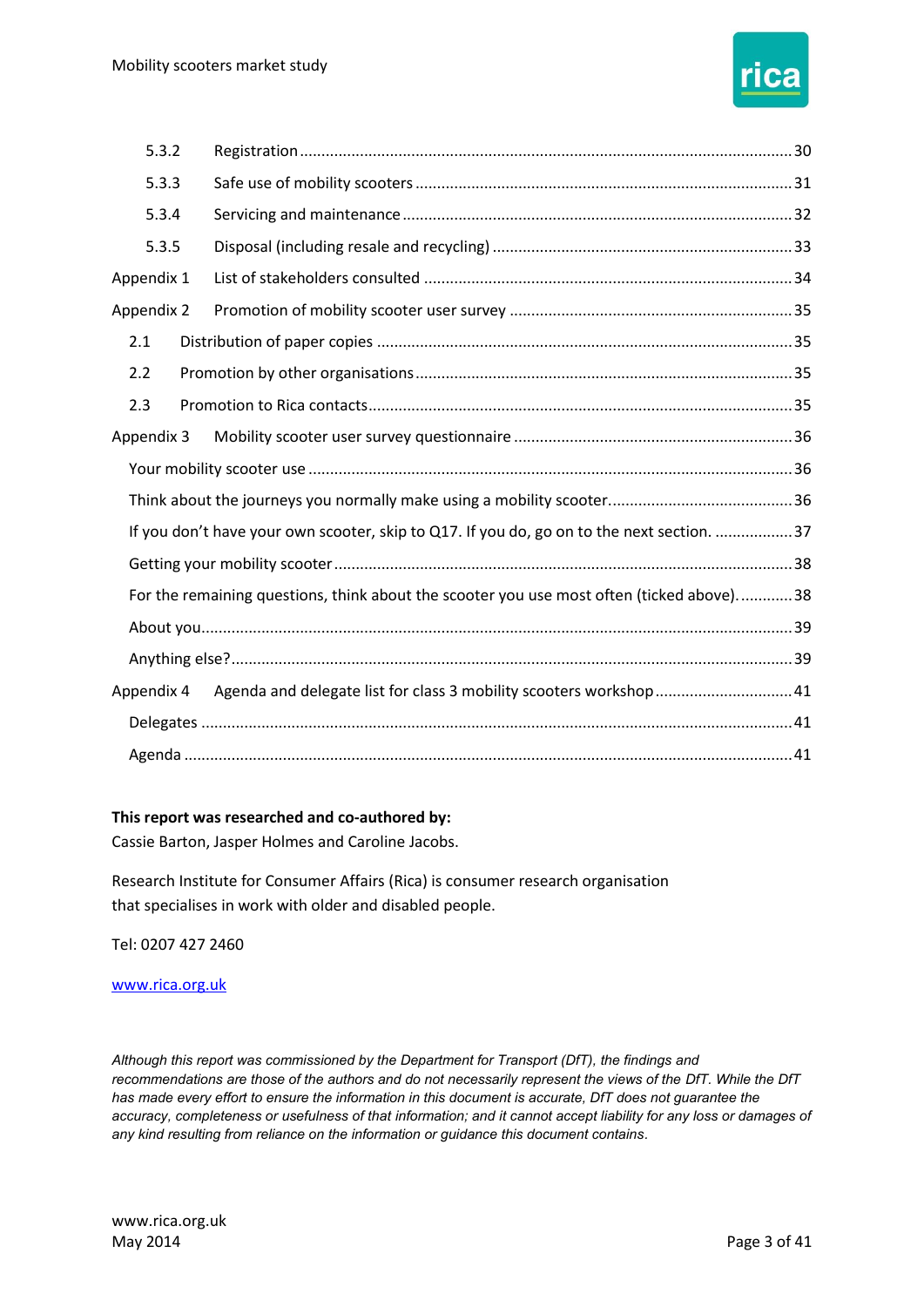

# <span id="page-3-0"></span>**1 Introduction**

 This study has been commissioned by the Department for Transport to help fill an evidence gap on the make-up and trends of the UK mobility scooter market and inform future policy or policy Many such policies are based on the assumption that people with significant mobility impairments use wheelchairs (manual or powered). Mobility scooters differ from wheelchairs in a number of ways, including build specification, manoeuvrability and speed. The range of transport and road policy areas that could potentially be impacted by a significant growth in numbers of mobility scooter users include amendment. This includes policies directly related to mobility scooters (such as the Use of Invalid Carriages on Highways Regulations 1988), but also a wider range of transport policies and regulations that address the needs of disabled and older consumers with mobility impairments.

- Pedestrian safety
- Road safety
- Public transport carriage
- Mobility scooter driver licensing
- Mobility scooter driver Insurance
- Mobility scooter driver training/assessment requirements

### <span id="page-3-1"></span> **Types of mobility scooter**

 Legally, mobility scooters are divided into two categories. Class 2 mobility scooters are intended for but must have a setting that can limit their speed to 4mph for use on the pavement. They must be fitted with lights and indicators and be registered with the DVLA to be used on the road. pavement use only – they can only reach 4mph, the legal limit for use on the pavement. Class 3 mobility scooters are intended for use on the road or the pavement – they can reach up to 8mph,

This report and many marketing materials further divide class 2 scooters into two categories based on their design. Three categories are used in total:

- Class 2 boot scooter: dismantles or folds to be carried in a car boot.
- Class 2 pavement scooter: larger, not intended for car boot use.
- Class 3 road scooter: designed for road use.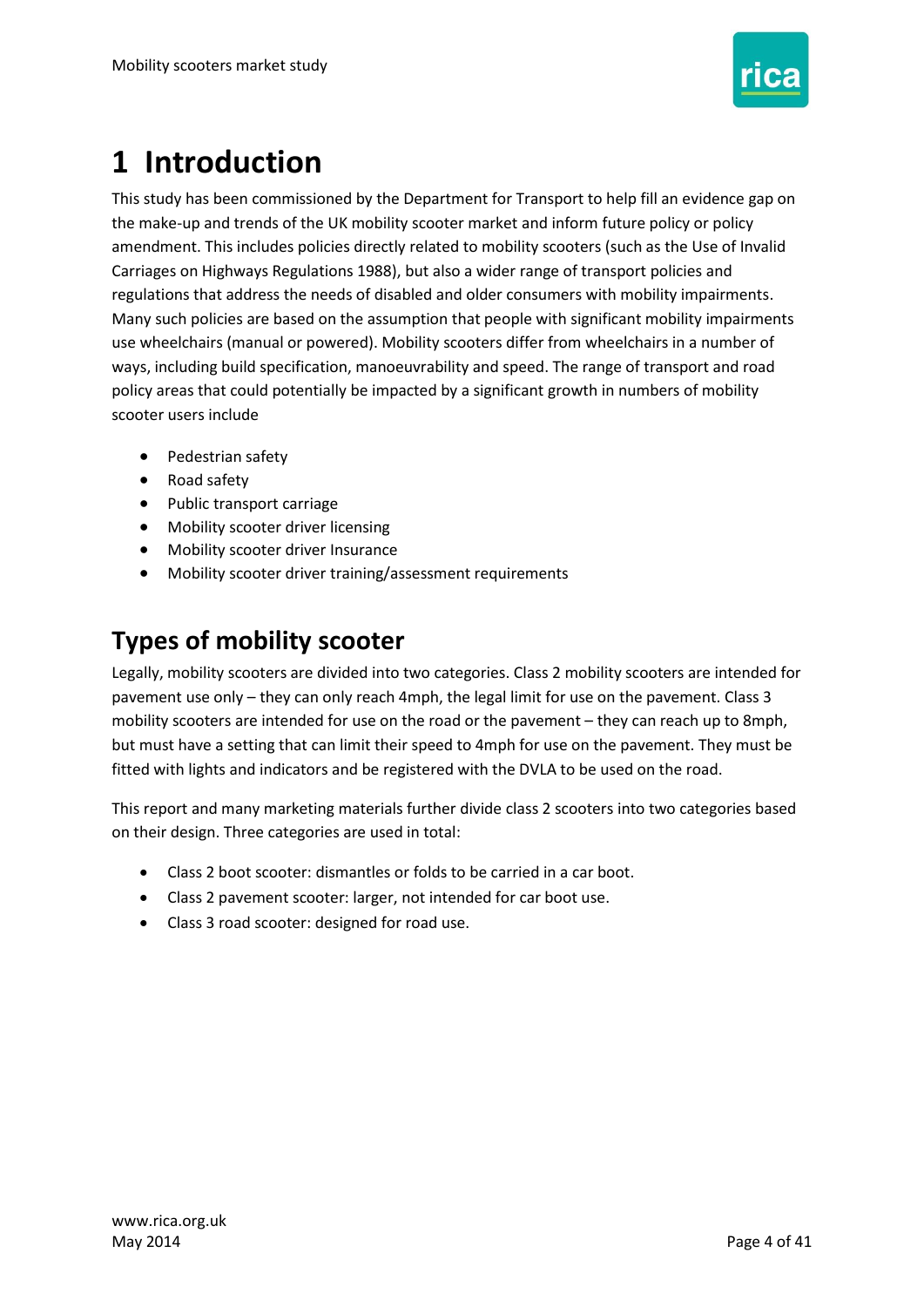

# <span id="page-4-0"></span> **2 Executive summary**

### <span id="page-4-1"></span>**2.1 Research activities**

This study reports on three specific aspects of the mobility scooter market:

#### **Mobility scooter market trends**

 sector by the Office of Fair Trading (OFT) and Consumer Focus have been reviewed to help future trends. Market data and trends were also discussed with a number of key industry Published commercial market data and two recent market studies of the mobility products determine the current size of the mobility scooter market, numbers of UK scooter users and stakeholders including the British Healthcare Trades Association (BHTA), Motability and a sample of retailers and distributors.

#### **Profile of mobility scooter users.**

 A new, UK-wide Rica survey of 480 scooter users was conducted and used to inform a priorities and safety. Drawing on this data, a set of five personas has been developed for use statistical profile of mobility scooter users' background, mobility scooter use, purchasing in policy making. These serve to demonstrate the wide range of mobility scooter users' profiles, motivations and experiences.

#### **Consultation on class 3 mobility scooters.**

 use of class 3 mobility scooters, designed for road use, including the sales process, licensing, registration and insurance. A consultation workshop was held with representatives from scooter user groups, businesses and regulatory bodies to specifically explore issues affecting the purchase and

### <span id="page-4-2"></span>**2.2 Key findings**

 Our review of published market data and research and consultation to investigate market size and trends found that:

- There is a lack of comprehensive, reliable commercial data on the size of the mobility scooter market. Published data focuses on sales value rather than units sold. "Best estimates" put the number of units sold per year at approximately 80,000 and total number of UK users at approximately 300-350,000.
- All data and our consultation confirm high levels of annual sales growth in the sector (5-10%) with evidence of increased advertising and a widening range of retail options - specialist and mainstream shops, charity trading arms, second-hand sales, catalogue and online retailers.
- Online retail is growing and offers substantially cheaper products, but does not give consumers the same opportunities for the necessary user assessment and training that all stakeholders recommend.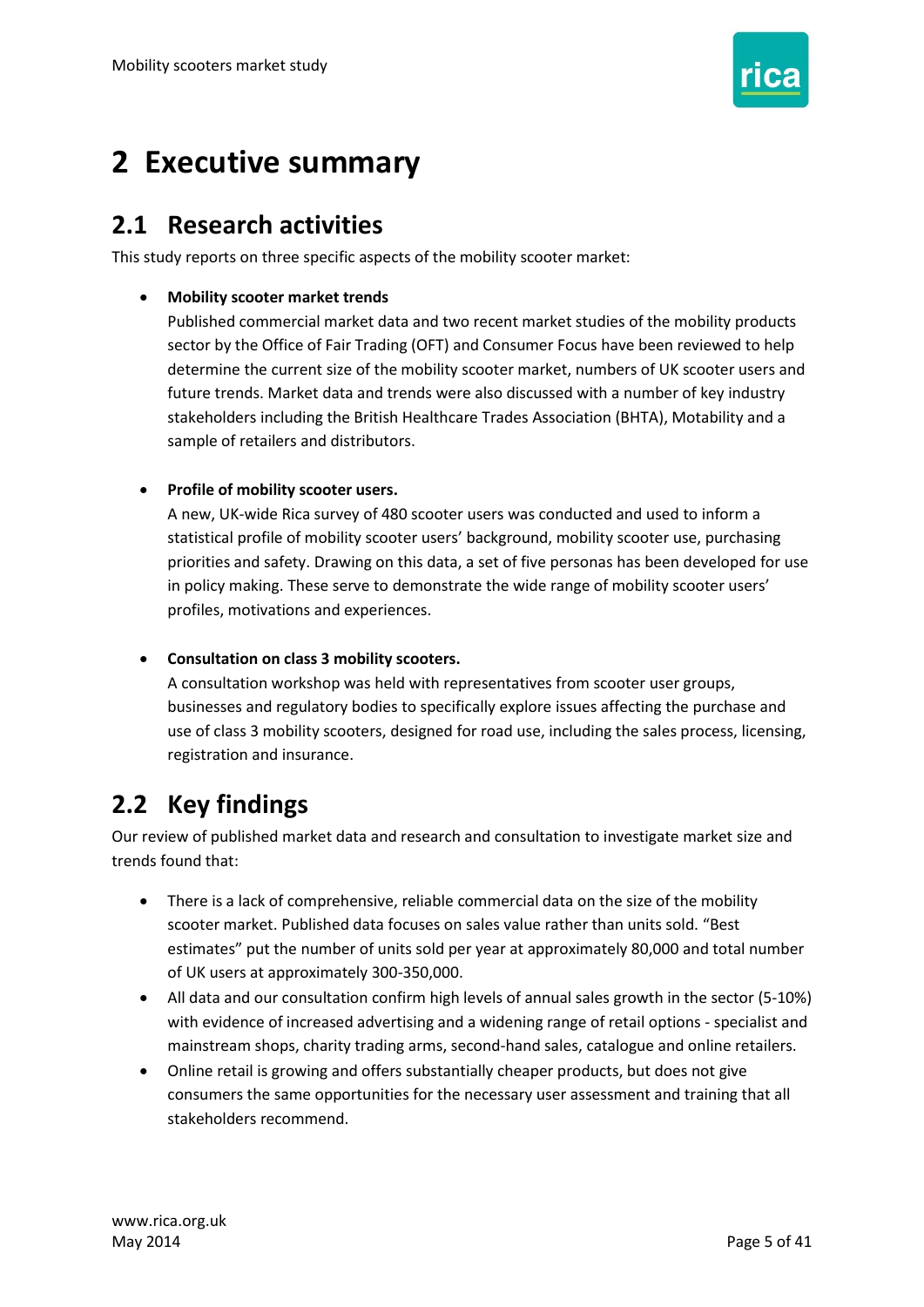

- Prices of mobility scooters vary widely. Recommended retail prices (RRPs) are widely published but do not accurately represent sales prices which are often substantially lower.
- Mobility scooters have an uncertain status: are they a "disability" or a "lifestyle" product? This ambiguity could affect exemption of VAT on purchase.
- Mobility scooters are reasonably robust and can be used for a number of years.
- Some stakeholders noted that performance claims made by manufacturers and suppliers, particularly with respect to battery life, range, speed and climbing ability, are frequently unreliable.

 Our UK-wide 480 person survey to investigate the profile and experiences of mobility scooter users found that:

- 53% of respondents were under 65 years old, indicating that scooter users include many younger people.
- 48% of respondents owned a wheelchair as well as a mobility scooter and 27% owned more than one type of mobility scooter.
- Many respondents were reliant on their mobility scooter: 74% said they would not make the same journeys if they could not use their scooter.
- Class 2 boot scooters were the most common type of scooter owned.
- Almost all respondents travelled on the pavement and 45% travelled on roads.
- 21% of respondents reported accidents or incidents on their scooter, mostly on pavements. However, most of these were relatively minor and involved tipping not collisions.
- 59% had received some training in using a mobility scooter.
- 51% of mobility scooters owned were bought from a shop and 30% were bought online (the remainder were bought from friends or acquaintances or through printed advertisements in eg newspapers).

 Our consultation workshop with stakeholders to discuss issues of concern around class 3 mobility scooter users found that:

- needs due to a lack of available product information and advice about how to determine New purchasers are not guaranteed access to good information and assessment of their scooter suitability for an individual user.
- There is a perceived lack of training and familiarisation opportunities necessary to ensure safe use of mobility scooters.
- The purpose and exact requirements of the registration of class 3 mobility scooters are not clear.
- because it is not understood or because of flaws in the system. Scooter legislation is often not followed by buyers, retailers or manufacturers, either
- scooters and a lack of data on the real risks of mobility scooter use. There is a perceived lack of interest in policing the regulations affecting the use of mobility
- Disposing of mobility scooters after use has issues recycling is difficult and expensive, and registration requirements cause problems with both disposal and re-sale.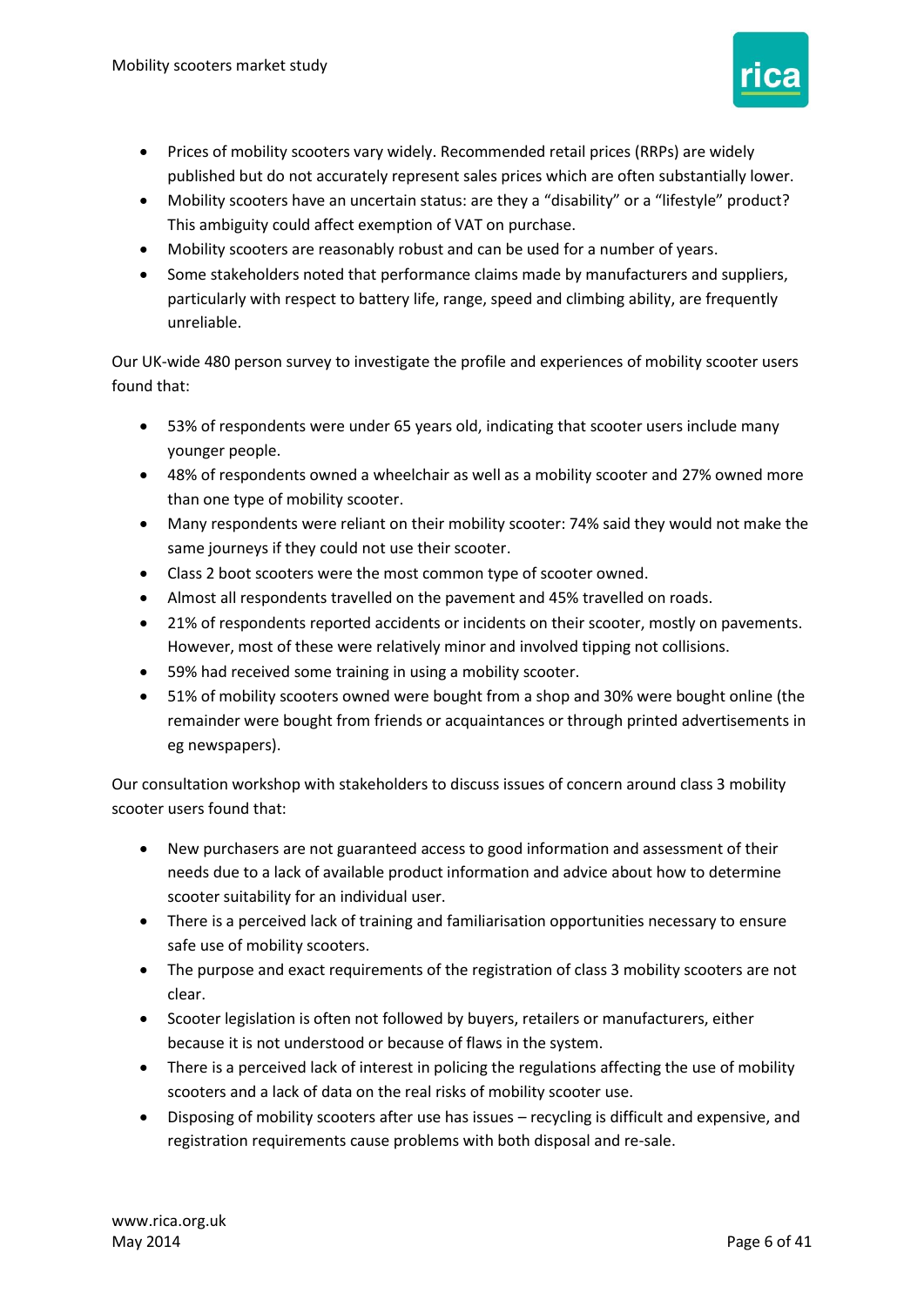

### <span id="page-6-0"></span>**2.3 Conclusions and recommendations**

- There remains an urgent need for accurate statistics on mobility scooter use for policy market sales data is not an accurate source of this data, given its focus on sales value rather method would be to commission a series of Omnibus surveys (in different localities) to identify typical usage levels per thousand of population. makers and those planning public transport, road and pedestrian infrastructure. Commercial than units sold and the growing second hand market which is not covered. A preferable
- Transport and planning authorities need to make provision for increasing numbers of While exact numbers remain unclear, significant growth in scooter sales has been confirmed. mobility scooter users of all ages when planning infrastructure developments (including roads, shopping centres and transport networks).
- Future legislation should account for the fact that mobility scooters are not primarily road vehicles – they are more commonly used on the pavement.
- of scooters, in particular stopping distances. More research is needed to clarify the safety issues associated with increased pavement use
- There may be a case for amending the legislation or removing the requirement entirely. The requirement to register class 3 vehicles should be reviewed. The legislation is ambiguous and compliance and policing patchy. Local and police authorities are not clear where responsibility lies for ensuring class 3 scooter users are complying with relevant legislation.
- Not all suppliers of class 3 mobility scooters inform buyers of their responsibility to register them with DVLA. This includes NHS wheelchair services. This causes difficulties in the handling of used mobility scooters (both resale and scrapping).
- low cost insurance including through retail and training packages and schemes. Compulsory insurance is likely to be unpopular. However we recommend a consultation with representatives of the insurance industry to identify possible options for widening access to
- Greater availability of local (community based) and national training schemes for mobility scooter users are required, particularly given the growth in online purchase.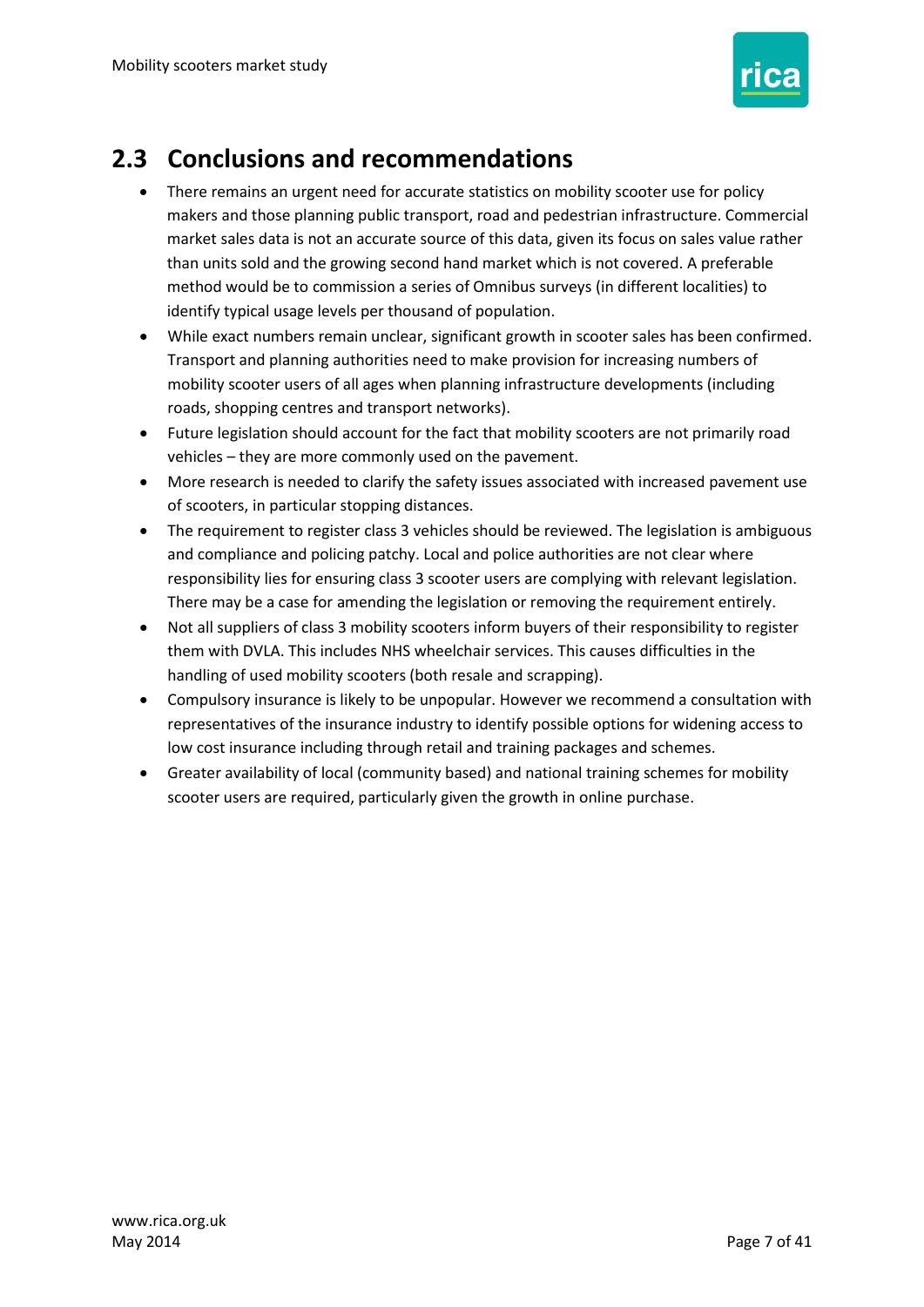

# <span id="page-7-0"></span>**3 Mobility scooter market trends**

 A key objective of this study has been to determine current numbers of UK mobility scooter users together with future trends, drawing on available commercial market data. Such data, it was believed, could potentially reveal trends in scooter sales and also trends in sales of mobility scooters relative to wheelchairs.

 In our analysis we have looked at both published commercial market data and two recent market studies of the mobility products sector by Consumer Focus in 2010 and the Office of Fair Trading (OFT) in 2011. We have also consulted with a number of key industry stakeholders including the manufacturers. Details of these studies, data and consultations are given below. British Healthcare Trades Association (BHTA), Motability and a sample of retailers and

### <span id="page-7-1"></span>**3.1 Key findings**

- Much of the published commercial market data is incomplete or inconsistent and should be treated with caution. This view is confirmed by the OFT and Consumer Focus market studies and our consultations with industry stakeholders.
- "Best estimates" drawing on all sources including our consultations put UK annual sales value of "mobility equipment" (defined as scooters, wheelchairs and daily living aids such as UK sales value of mobility scooters and wheelchairs at approximately £200 million (BHTA); annual sales numbers of mobility scooters at approximately 80,000 per annum and the total number of mobility scooter users at 300,000 – 350,000 per annum (BHTA). stairlifts, walking frames , rails and bathing hoists) at approximately £500 million (OFT) and
- Sales of mobility scooters are increasing at a rate of approximately 5-10% per annum.
- There is substantial growth in the second hand market and in internet sales, as well as in retail advertising.
- Registered Retail Registered Prices (RRPs) for mobility scooters do not accurately reflect sales prices which are often very much lower.
- Class 2 boot scooters are the most popular type of mobility scooter.
- wheelchair as well. • It is common for mobility scooter users to own more than one scooter, or to use a

### <span id="page-7-2"></span>**3.2 Review of market research**

#### <span id="page-7-3"></span> **3.2.1 Commercial market data**

 people" market as a whole, but is particularly the case at sub-sector levels such as "mobility definitions. The term "mobility equipment" can be used to refer to just wheelchairs and mobility scooters. Others define "mobility equipment" or the "mobility sector" as including wheelchairs, A review of the published commercial market data in this area unfortunately reveals a lack of comprehensive consistent information. This is true of market data for the "equipment for disabled equipment" or "mobility scooters". In these cases data is sometimes not collected; and when it is collected different research companies use different methodologies, and sometimes different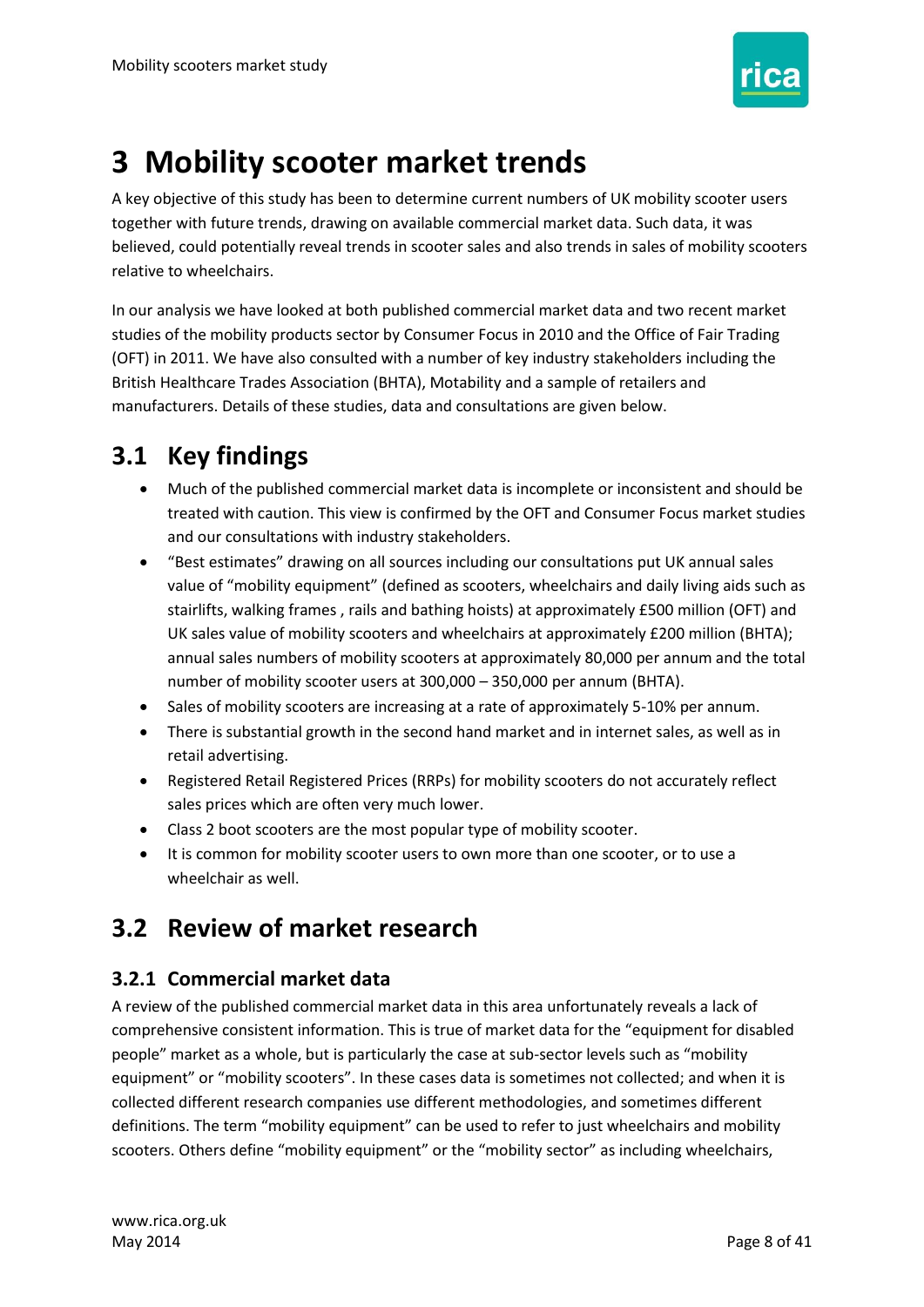

 mobility scooters plus other "daily living aids" including equipment such as stairlifts, grab rails, bathing equipment etc. Given these inconsistencies of definition and methodology market data does need to be treated with caution.

 A further reason cited for the lack of comprehensive data is the complexity of the market – in particular the diverse range of distribution channels, from the NHS to mainstream, specialist and online retail. Finally, where commercial market data and reports are available, they are primarily aimed at corporate investors and consequently their focus is on the financial performance of the companies involved and the value of the sector, rather than the number of units sold. Given the wide range of types of mobility scooters and retail prices (see [3.4\)](#page-11-0) it is not possible to determine total numbers of mobility scooters sold from annual sales value data with any accuracy.

Key Note Ltd<sup>1</sup> and Global Industry Analysts<sup>2</sup> and i[n Table 1](#page-8-0)–[Table 3](#page-9-1) below we summarise this data. It should be noted that each company collects data in slightly different ways and it is not possible to make direct comparisons. Key Note Ltd draw on Office of National Statistics for manufacturing sales of equipment for their analysis and Global Industry Analysts collect data at manufacturer's level. Nether report includes any comment or data relating to the second hand market or internet sales 122,000 units. The two main market data reports that comment on the mobility scooter market are published by from overseas suppliers or manufacturers. Data on numbers of mobility scooters sold annually is as opposed to sales value is only available from Global Industry Analysts, who report 2011 sales of

| Equipment for the disabled market report 2009-2013, Key Note Ltd, 2014 |  |
|------------------------------------------------------------------------|--|
|                                                                        |  |

| Equipment for the disabled market report 2009-2013, Key Note Ltd, 2014 |      |      |      |      |      |      |      |
|------------------------------------------------------------------------|------|------|------|------|------|------|------|
|                                                                        | 2007 | 2008 | 2009 | 2010 | 2011 | 2012 | 2013 |
| Mobility                                                               | フフ   | 81   | 83   | 85   | 89   | 91   | 96   |
| scooters                                                               |      |      |      |      |      |      |      |
| Wheelchairs<br>136<br>140<br>159<br>145<br>148<br>162<br>152           |      |      |      |      |      |      |      |
| Total                                                                  | 213  | 221  | 228  | 233  | 241  | 250  | 258  |

<span id="page-8-0"></span> 2007 – 2013 **Table 1** The UK Market for Mobility Equipment by Value at Current prices (£m at retail sales price),

 *Wheelchairs (powered and manual): A Global Strategic Business Report, Global Industry Analysts, Inc. (2012)* 

| Product          | 2009   | 2011   | 2013   | 2015   | 2017   |
|------------------|--------|--------|--------|--------|--------|
| Manual w/chair   | 84.36  | 88.71  | 96.24  | 106.71 | 116.53 |
| Powered w/chair  | 27.37  | 29.02  | 31.70  | 35.72  | 40.07  |
| Powered mobility | 182.42 | 209.67 | 245.37 | 290.11 | 335.81 |
| scooter          |        |        |        |        |        |
| Total            | 294.15 | 327.40 | 373.31 | 432.54 | 492.41 |

**Table 2** UK Recent past, current and future analysis for wheelchairs by product segment by annual sales in US\$ Million for the years 2009 through 2017.

**.** 

<sup>&</sup>lt;sup>1</sup> Equipment for the disabled market update 2014. Key Note Ltd, 2014<br><sup>2</sup> Wheelchairs (powered and manual): A global strategic business report. Global Industry Analysts, Inc. 2012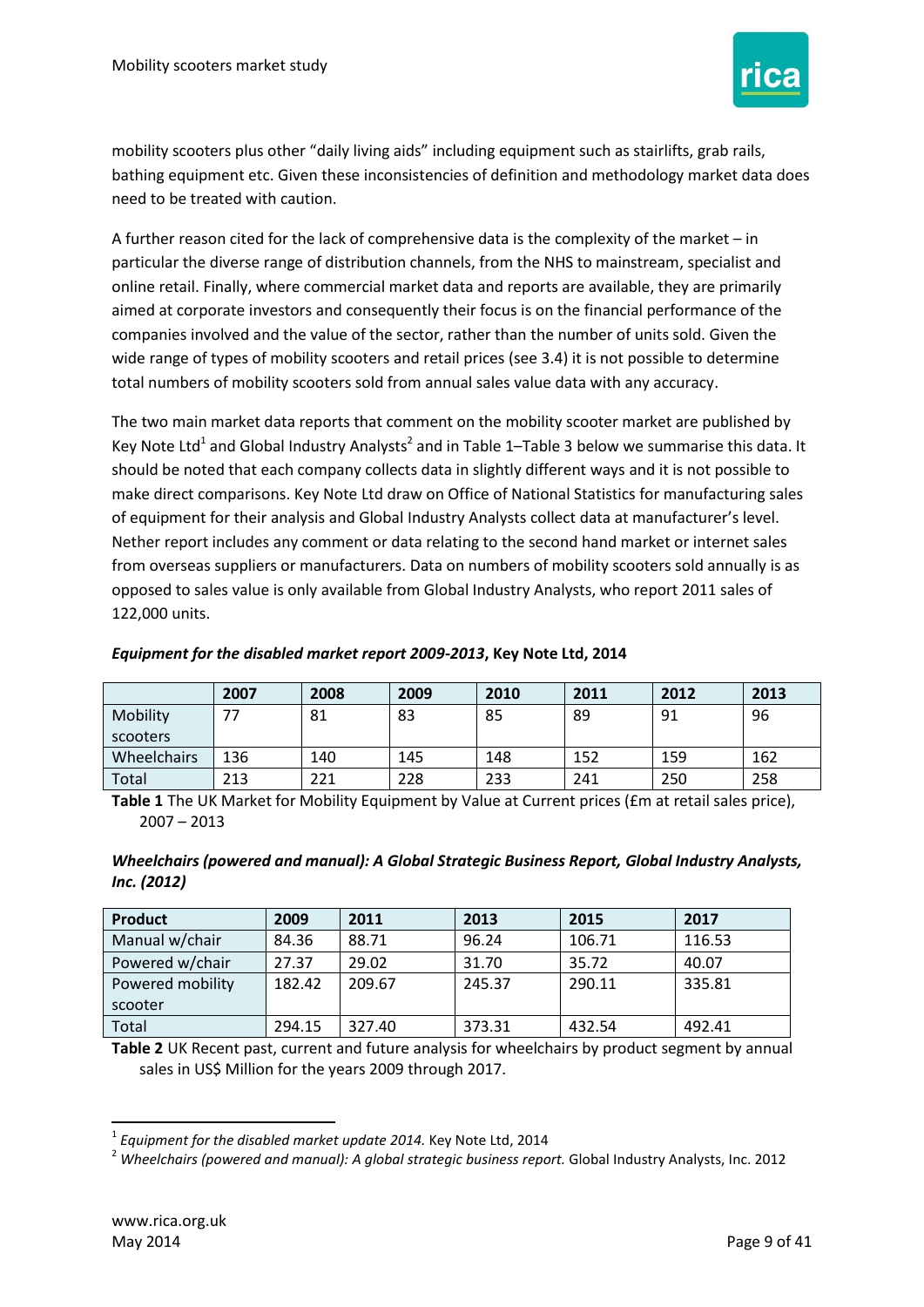

It notes that

- a 10% error tolerance +/-
- exchange rate is 1 US\$=0.62 British pounds (data is standardised at 2011 rates)
- data is not adjusted for inflation

| Product          | 2009   | 2011   | 2013   | 2015   | 2017   |
|------------------|--------|--------|--------|--------|--------|
| Manual w/chair   | 234.97 | 248.23 | 271.07 | 303.16 | 333.91 |
| Powered w/chair  | 111.52 | 12.73  | 14.57  | 17.07  | 19.53  |
| Powered mobility | 103.48 | 121.68 | 145.84 | 177.05 | 209.65 |
| scooter          |        |        |        |        |        |
| Total            | 349.97 | 382.64 | 431.48 | 497.28 | 563.09 |

<span id="page-9-1"></span> sales in '000 Units for the years 2009 through 2017. **Table 3** UK Recent past, current and future analysis for wheelchairs by product segment by annual

It notes that

a 10% error tolerance +/-

 The levels of mobility scooter sales activity outlined in this published market data were discussed levels are overstated. The British Healthcare Trades Association estimate current (2014) annual sales value for the mobility sector (defined as wheelchairs and mobility scooters only) at £200 million, with current levels of annual sales at approximately 80,000 and total numbers of mobility scooters in the UK estimated at approximately 300,000 – 350,000. with UK industry representatives as part of our consultations. The general consensus is that reported

 Interestingly however, when it comes to growth of the mobility scooter market - the British Healthcare Trades Association and the market data all agree that there is significant growth. The BHTA estimate annual growth in sales at approximately 5-10%. Key Note Ltd figures show approximately 6% and Global Industry Analysts approximately 7%.

#### <span id="page-9-0"></span> **3.2.2 Independent market studies**

 As noted, two independent market studies have also recently commented on the mobility scooter market as part of wider studies – one from Consumer Focus in 2010<sup>3</sup> and another from the OFT in  $2011<sup>4</sup>$ .

 The Consumer Focus report focused on the equipment sector in general and changing systems of result of concerns raised by consumer groups about the mobility market. Their investigation focused statutory provision, with some analysis of the mobility sector. The OFT study was conducted as a on whether consumers are treated fairly and specifically whether the supply of wheelchairs in the UK was competitive. Although the mobility scooter market was not the main focus of either report, both comment on aspects of it. Below we highlight their key findings.

**<sup>.</sup>** <sup>3</sup> Equipment for older and disabled people: An analysis of the market. Consumer Focus, 2010.<br><sup>4</sup> Mobility aids: An OFT market study. Office for Fair Trading, 2011.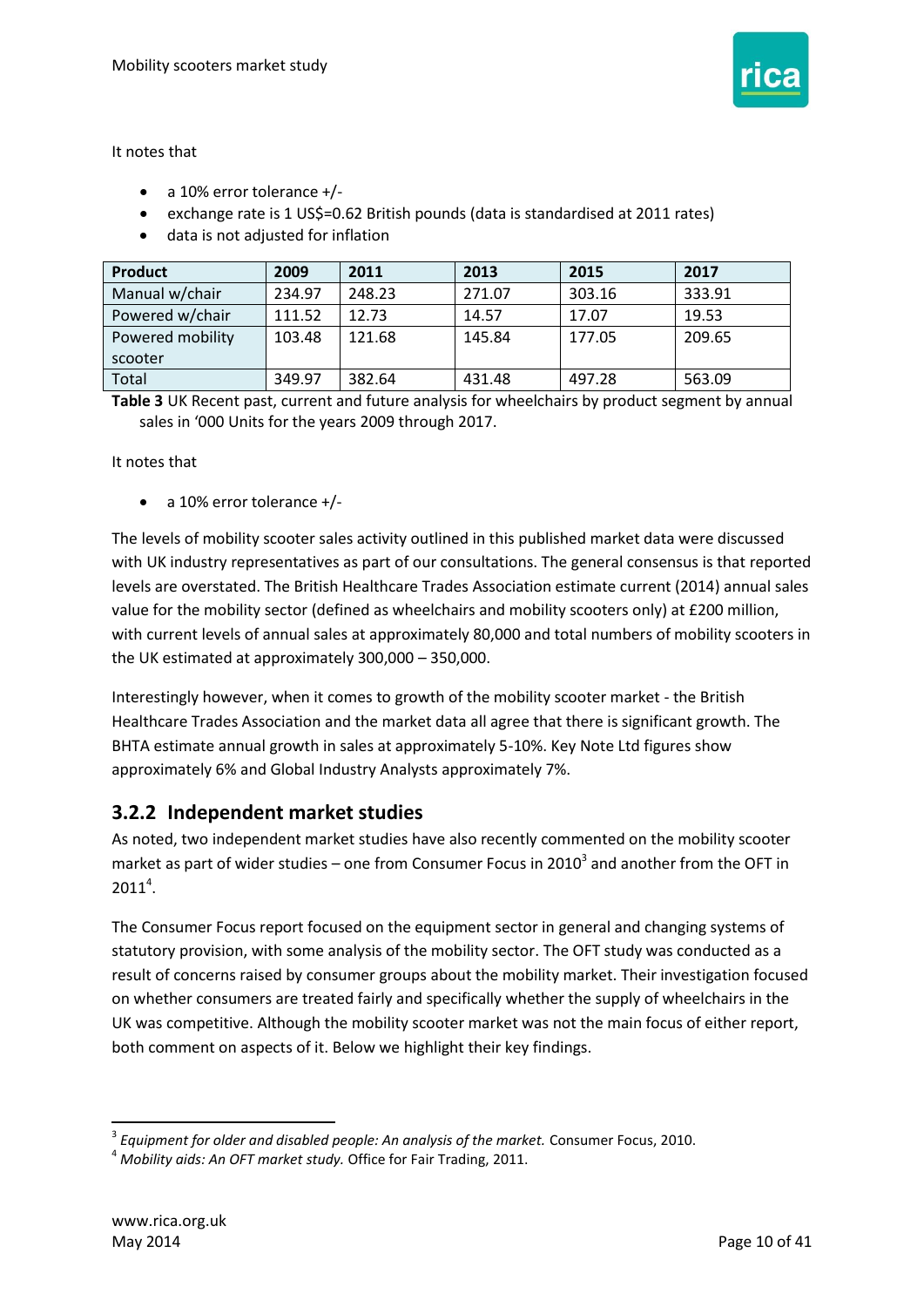

 Both studies specifically comment on the difficulty of obtaining accurate market data. Consumer Focus note that:

 *equipment whether through private purchasing or public provision." "there is a lack of comprehensive, reliable and up-to-date information in the public domain on the sizes of the various market sectors, and on the numbers of users of such* 

 In terms of market size, the OFT estimates the 2010 value of the "mobility sector" (including wheelchairs, scooters, stair lifts, bath aids, hoists, adjustable beds and specialist seating) at between £430 million and £510 million. Their estimate draws on estimates from interested parties and adjusted data from two market reports: Key Note (2009), *Equipment for the Disabled* and Global Industry Analysts (2011), Wheelchairs (powered and manual): A Global Strategic Business Report.

Industry Analysts (2011), *Wheelchairs (powered and manual): A Global Strategic Business Report.*<br>Consumer Focus report the BHTA estimate sales of mobility products (scooters and wheelchairs only) at £200 million. However, they also note that published commercial reports give higher (and equipment" at around £1.67 billion and the UK market for powered wheelchairs and mobility scooters alone at around £800 million. Key Note Ltd is noted as putting the UK market for "mobility equipment" (including daily living aids) at £501 million. varying) estimates. For example Plimsoll Publishing estimate the UK market for "disabled

### <span id="page-10-0"></span>**3.3 Consumer options for getting a mobility scooter**

 addition, people receiving certain disability benefits can choose to use them to lease a scooter wheelchair or scooter - and the number opting for scooters is relatively low (approximately 10,000). The vast majority of mobility scooters are purchased privately rather than provided with public funds. They are generally not available through the NHS, although people in receipt of personal health budgets and direct payments can choose to spend their budget on a mobility scooter. In through the Motability scheme. However, Motability customers may only lease a car, or a powered

Depending on a buyer's location and access to the internet, consumers buying privately have a wide choice of retail options:

- specialist mobility aids shops and charity trading arms (e.g. Age UK). Many sell via home visits, catalogues and phone.
- mainstream stores (e.g. Argos)
- online specialist mobility retailers
- online second-hand retailers (e.g. eBay)

#### <span id="page-10-1"></span>**3.3.1 Changing retail market**

mainstream and online retail. The Consumer Focus 2010<sup>5</sup> report specifically comments on the trend Over the last decade the retail market for mobility scooters has moved towards increased towards increased mainstream retail:

<sup>1</sup> <sup>5</sup>*Equipment for older and disabled people: An analysis of the market.* Consumer Focus, 2010.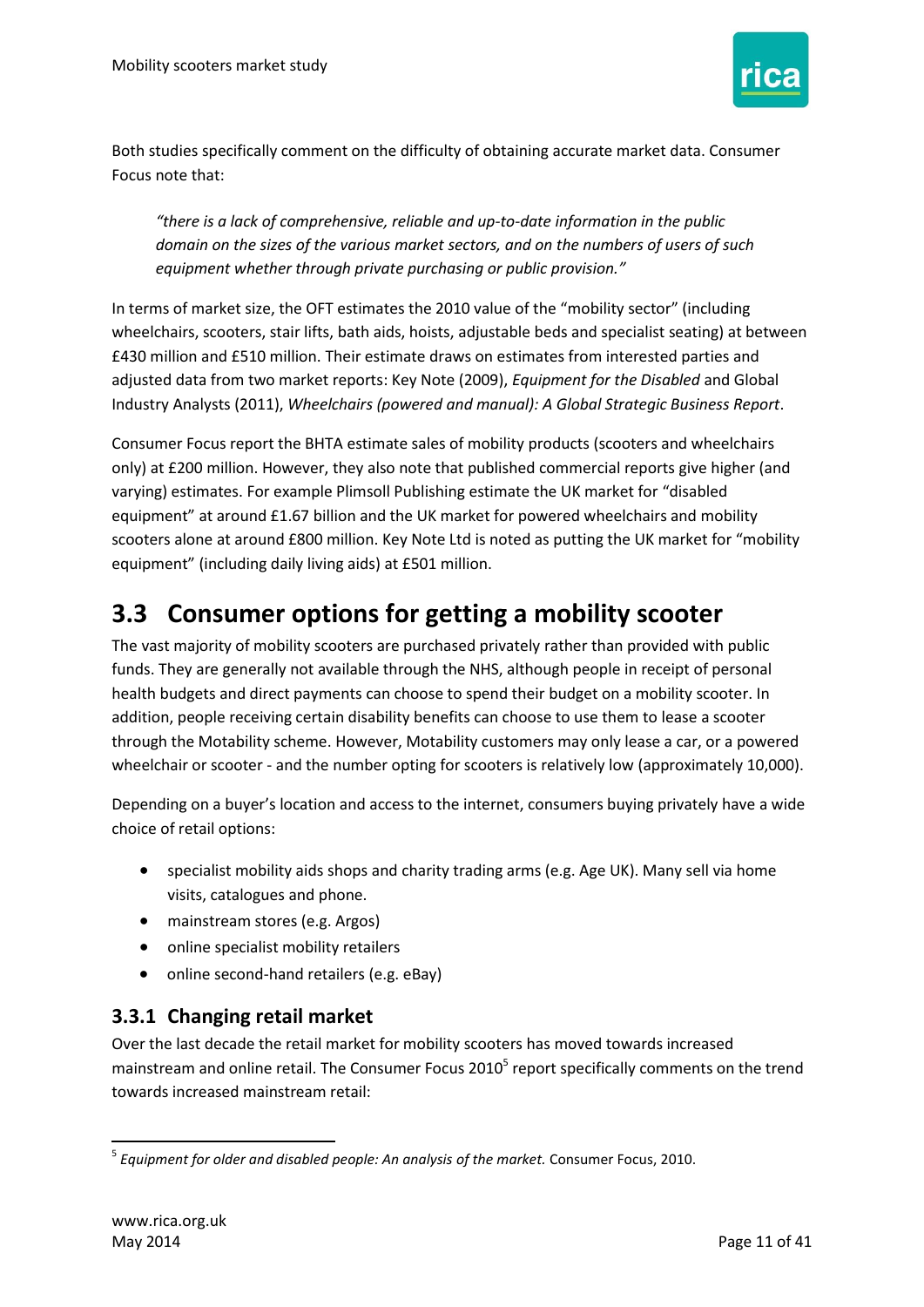

 *shops. However, some generalist retailers are now stocking these products." (page 22). "Until recently, the retailers involved in mobility equipment consisted mainly of specialist* 

The mainstream retailers mentioned in the report are Halfords, Argos, Asda, the Southern Cooperative and Aldi. However, not all of the retailers mentioned currently sell mobility scooters.

 of scooters. 30.5% of respondents to Rica's survey acquired their mobility scooter online – the throughout the UK and a Google search by Rica for "buy mobility scooters" in March 2014 returned 2,800,000 results and 20 sponsored adverts. Internet purchase has inevitable implications for the All stakeholders and users consulted for this study report the trend towards increased internet sales second-most popular source after retail shops (50.6% of respondents). Many retailers will deliver level of assessment, training and service provided by retailers, as compared to shop based retail.

 Finally, there is a significant and growing second hand mobility scooter market. Second hand mobility scooters are now sold at many specialist retailer outlets – in store and online. In addition, a search of eBay by Rica in March 2014 returned 13,162 listings. Second hand mobility scooters are also commonly advertised in local freesheet papers and by local disability and older person groups. Neighbours or friends are also a potential source of used mobility scooters. 30.5% of respondents to Rica's survey of mobility scooter owners (see [4\)](#page-14-0), acquired their mobility scooter second-hand.

### <span id="page-11-0"></span>**3.4 Mobility scooter prices**

 this data from manufacturers and publishes RRPs for c200 mobility scooter models on a searchable The price and therefore affordability of mobility scooters is a factor in the growth of the sector, given that the vast majority are privately purchased. Recommended retail prices (RRPs) for mobility scooters are set by manufacturers and widely published in their brochures and online. Rica collects database on its consumer website [\(www.rica.org.uk/pwcs\)](http://www.rica.org.uk/pwcs).

|                           | <b>Mean</b> | <b>Highest price</b> | Lowest price |
|---------------------------|-------------|----------------------|--------------|
|                           | price       |                      |              |
| All mobility scooters     | £3.256      | £10.000              | £389         |
| Class 2 mobility scooters | £2,102      | £4.695               | £389         |
| Class 3 mobility scooters | £4,192      | £10.000              | £749         |

**Table 4** Mean, highest and lowest RRPs for mobility scooters on Rica's searchable database.

 reflection of the actual sales price in the case of mobility scooters. Significant variation in price exists sometimes with discounts of up to 70%. It should be noted however, that Rica research indicates that RRPs are generally not an accurate many retailers sell at 10-20% lower than the RRPs, and significantly lower when selling online,

 Similar price variation was found by the Office of Fair Trading (OFT) within its 2011 review of the mobility aids market<sup>6</sup>. The OFT collected data on sales prices for a range of mobility scooters at different retailers and found that sales price for the same brand and model of mobility scooter

<sup>6</sup>*Mobility aids: An OFT market study.* Office for Fair Trading, 2011.

**.**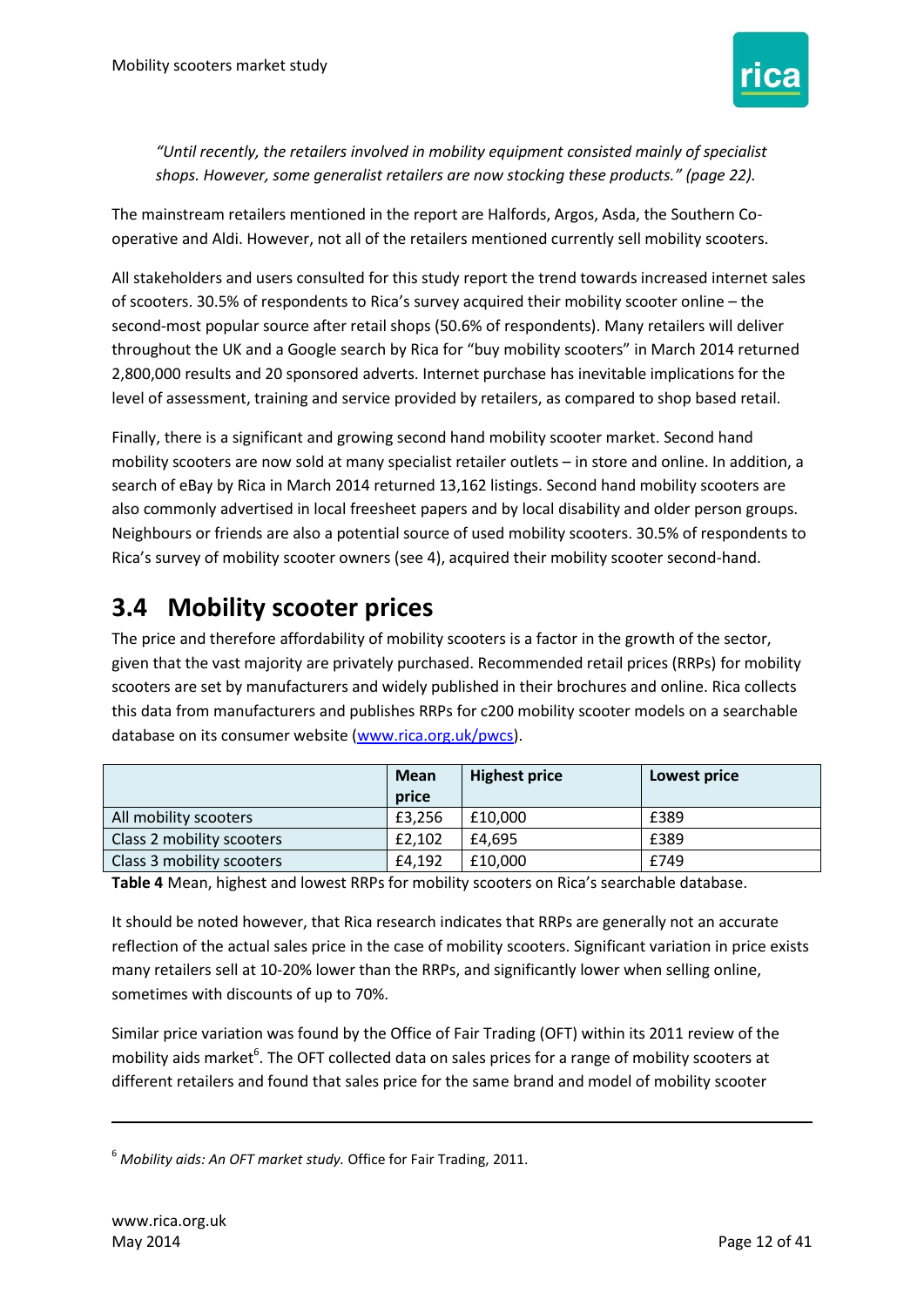

 varied widely. In one instance, a mobility scooter was available for £4,295 at one retailer and £1,295 at another – a 232% variation in price, or equivalent of a 70% discount.

 recent survey of its members and the public regarding mobility scooters (see [4.4](#page-26-0) for more on this). The overall average spend on a mobility scooter was £1,057, but this varied according to the source and type of mobility scooter. Average spend on a mobility scooter was also investigated by the consumer organisation Which? in a

- £1,436 on average. Respondents spent on average £1,317 on a new mobility scooter but £508 on a second-hand mobility scooter. Mobility scooters paid for with the help of a charity or social services cost
- On average, class 2 boot scooters cost £806, class 2 pavement scooters cost £801 and class 3 scooters cost £1,681.

### <span id="page-12-0"></span>**3.5 Stakeholder consultation**

 with representatives of Motability Operations, two wholesalers, an insurance company and three retail organisations, including one operating a chain of mobility shops (see [Appendix 1](#page-33-0) for a list of As noted, Rica carried out a series of interviews with industry stakeholders as part of its investigation of market size and trends. Here we summarise findings in more detail. Interviews were carried out stakeholders consulted) Respondents were asked about the following topics:

- the nature of the mobility scooter market supply chains, types of product, quality and design of products and pricing
- changes in the profile of mobility scooter users and the products they choose
- the role of each stakeholder in the mobility scooter market
- assessment and information how users choose appropriate products
- handover including delivery, assembly, familiarisation and training
- **•** servicing and maintenance
- **•** registration.

#### <span id="page-12-1"></span>**3.5.1 Findings**

#### **Market size and trends**

 though most felt that the figures quoted in section 3.5 [\(Commercial market data\)](#page-7-3) are exaggerated. The wholesalers consulted felt that the overall market figures provided by the OFT are the most All retailers and wholesalers reported that the market for mobility scooters is sizeable and growing accurate.

The majority of mobility scooters sold come in the class 2 boot or pavement scooter categories. Some respondents felt that increasing numbers of medium sized pavement scooters are being sold as users look for greater durability and stability than are available from the lighter models.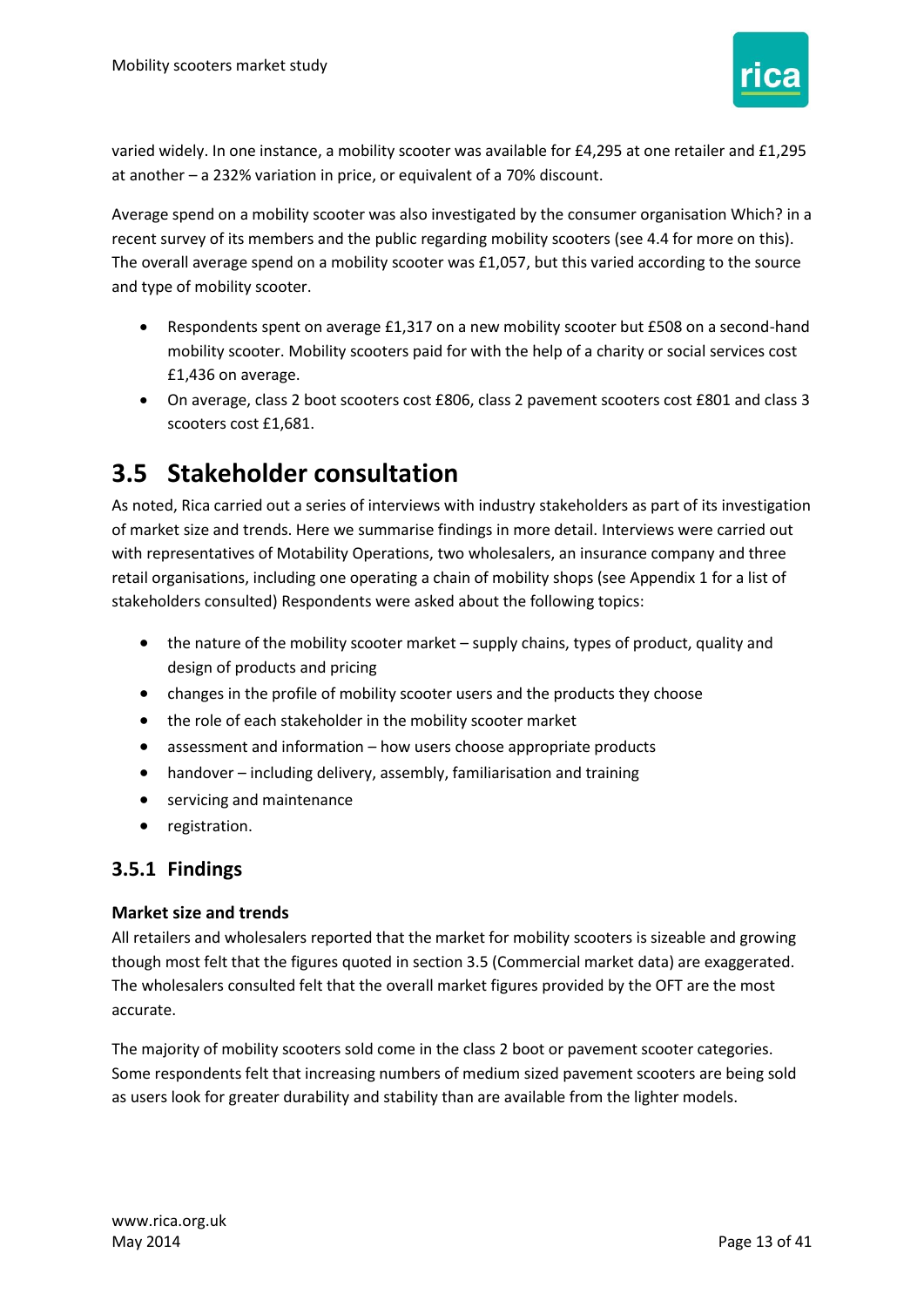

The retailers remarked on the uncertain status of mobility scooters. Are they a "disability" or a "lifestyle" product? They reported selling more mobility scooters in what they termed the "geriatric market". One expressed the opinion that many customers regard a mobility scooter as a leisure vehicle. They also noted that this ambiguity affects the requirement to pay VAT on the purchase of a mobility scooter.

#### **The assessment process**

As noted, mobility scooters are sold in consumers' homes, in mainstream and specialist shops and online. All stakeholders we spoke to stressed the importance of getting an assessment before buying a mobility scooter, to determine whether a mobility scooter is appropriate and which model(s) best suit the user's needs. The retailers all carry out their own detailed assessment either in the consumer's home or at their retail premises. These assessment cover the consumer's needs and wishes, their capabilities and relevant environmental and lifestyle considerations.

The retailers we spoke to also take care over the delivery of the mobility scooters they sell. They unpack and assemble the product on delivery and ensure the user has a chance to familiarise themselves with it and determine whether it will be suitable.

#### **Online retail**

 and then buying them online. Unsurprisingly, the retailers said that it was inappropriate to buy mobility scooters from online sources because they don't provide these two important parts of the service. There is a general recognition that online sources can offer mobility scooters at much lower prices, precisely because of this difference in service. Retailers were not confident that they can make this difference in service clear to consumers and some reported feelings of insecurity as a consequence. Anecdotally, some consumers appear to be visiting retailers for assessment and advice about suitable models,

#### **Motability**

The Motability scheme provides an alternative supply model for mobility scooters, which includes maintenance, insurance and roadside recovery as well as assessment, assembly and familiarisation as described above as part of a package of "worry-free" mobility. It is available only to people in receipt of higher rate mobility component of DLA or the enhanced rate mobility component of PIP.

#### **Product performance and maintenance**

 some are made in the UK. Some manufacturers work closely with UK distributors on design to more as commodities, being imported without branding and often sold to more than one UK Mobility scooters are generally manufactured overseas (most commonly in the Far East), though develop products suitable to the market and to users' needs. Other mobility scooters are treated distributor.

Stakeholders felt that many mobility scooters are reasonably robust and can be used for a number of years (though there were some dissenting voices, particularly from mobility scooter users consulted during the workshop). Larger mobility scooters are more reliable than smaller ones. They do need occasional maintenance checks but do not commonly need to be serviced. They sometimes need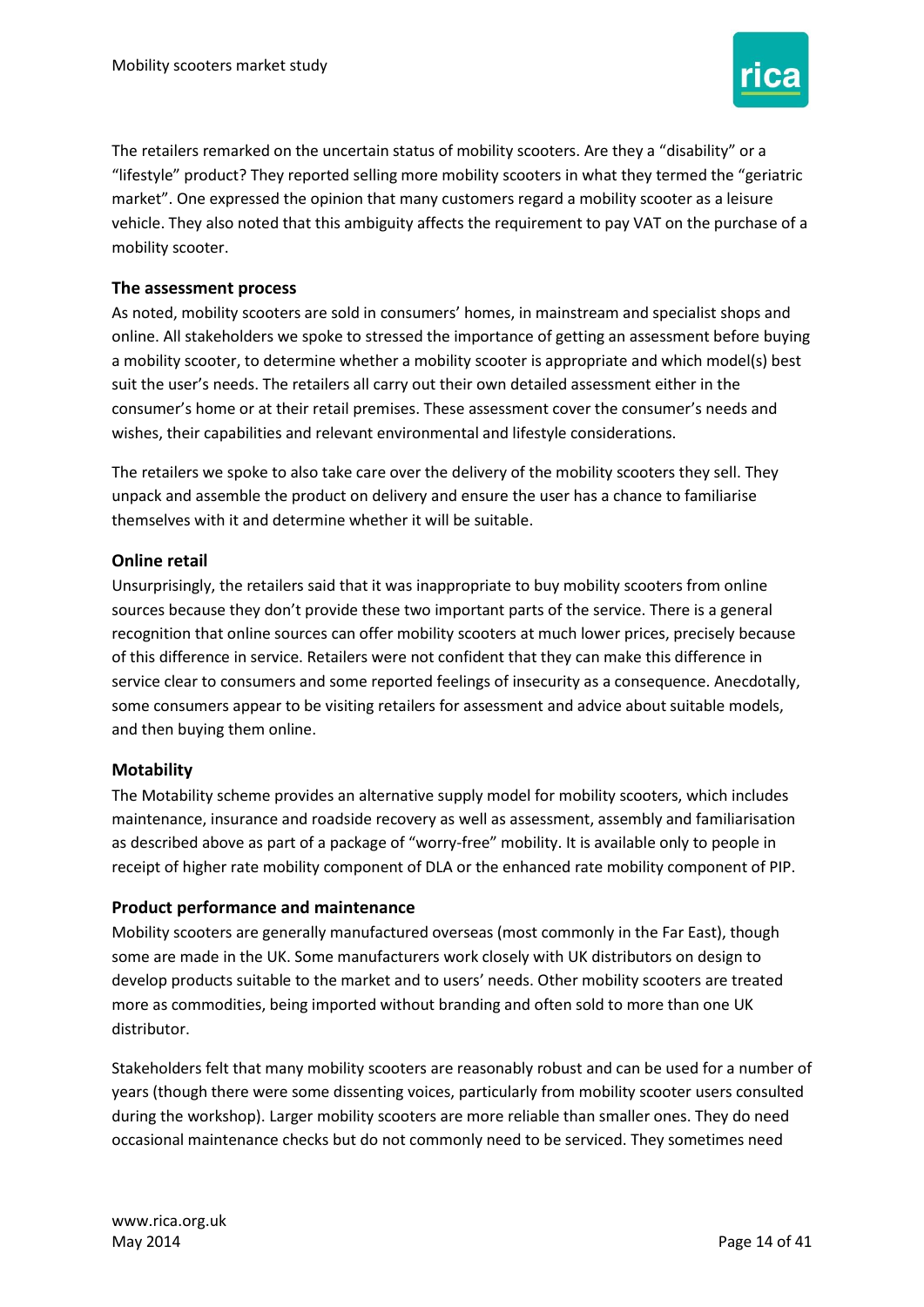

repairs to worn or broken components including bearings, tyres and batteries. For some models this is practical, but in some cases the lack of availability of spares makes it more expensive to repair the mobility scooter than to replace it.

As noted below, there is a second hand market for mobility scooters, and all retailers we spoke to take mobility scooters in part exchange for new mobility scooters and offer reconditioned mobility scooters for sale.

Some stakeholders noted that performance claims made by manufacturers and suppliers, particularly with respect to battery life, range, speed and climbing ability, are frequently unreliable. These are strongly affected by environmental factors (terrain etc) and user characteristics (chiefly weight).

Findings relating to licensing and legislation are discussed in [5.](#page-27-0)

## <span id="page-14-0"></span>**4 Profile of mobility scooter users**

 mobility scooters. Specifically the aim was to identify the types of people who buy mobility scooters (in terms of age and disability) and their motivations for doing so, as well as to gain insights into their A key objective of this study has been to develop a clearer profile of people who purchase and use experiences of purchasing and using mobility scooters.

 This has been achieved through a new Rica survey of 480 mobility scooter users across the UK. Data from it has been used to inform:

- a statistical profile of mobility scooter users' background, mobility scooter use, purchasing priorities and safety
- a set of five personas intended to demonstrate the range of mobility scooter users' motivations and experiences.

 We also report on a separate survey carried out by the consumer organisation Which? examining its members' experiences of purchasing mobility scooters to which Rica has been given privileged access.

### <span id="page-14-1"></span>**4.1 Key findings**

- 53% of respondents were under 65 yrs
- 96% of respondents used a scooter on the pavement and 45% used one on the road
- 27% owned more than one type of scooter
- 48% used a wheelchair as well as a mobility scooter
- 74% of respondents would not make the same journeys at all without a mobility scooter
- 59% had received training in using a mobility scooter
- 21% had experienced an accident or an incident that made them feel unsafe
- Class 2 boot scooters were the most popular type owned (57% respondents).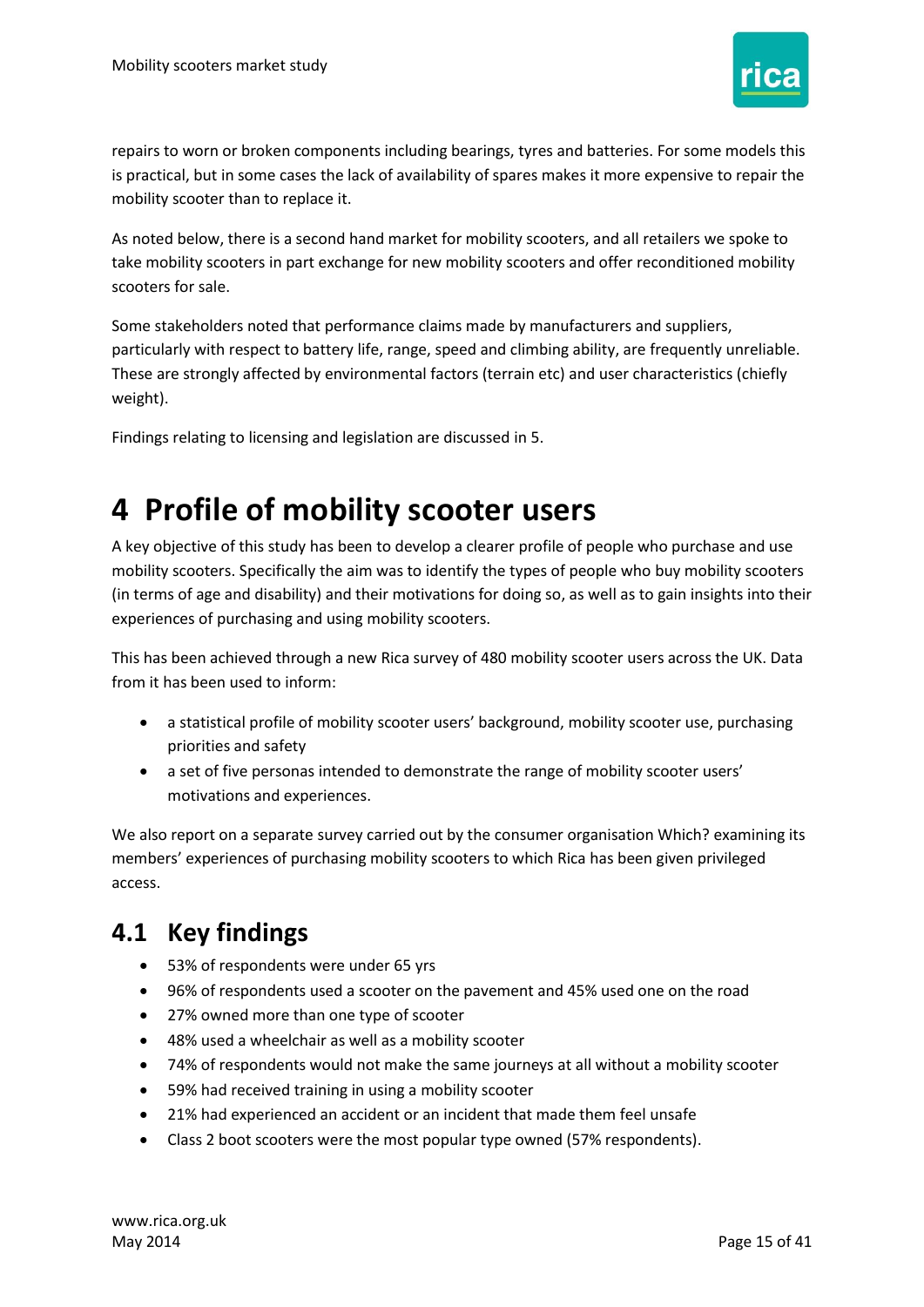

### <span id="page-15-0"></span>**4.2 Mobility scooter user survey**

#### <span id="page-15-1"></span>**4.2.1 Method**

 The 20-question survey was carried out by Rica between December 2013 and February 2014 and was available online and in print. The survey was publicised to members of Rica's consumer research and testing panels and paper copies were made available through Rica's networks with other disabled and older people's organisations, including local Shopmobility outlets, Mobility Centres and Disabled Living Centres. Online, the survey was promoted through Rica's social media profiles (Twitter, Facebook and LinkedIn), Rica's website and monthly email newsletter, email newsletters of disability organisations, and blogs and web articles for disability organisations. See [Appendix 2](#page-34-0) for a full list of organisations that promoted the survey. 480 responses were received (of which 47 were on paper and 433 were online). A copy of the survey questionnaire is available in [Appendix 3.](#page-35-0)

#### <span id="page-15-2"></span>**4.2.2 Results**

#### **4.2.2.1 User profile**

 [Figure 1](#page-15-3) shows the age distribution of respondents. Interestingly, 53% were under 65 years, despite the fact that older people are more likely to be disabled<sup>7</sup>.



#### <span id="page-15-3"></span>**Figure 1:** Proportion of all respondents belonging to each age group.

in Australia established that more than 50% of scooter users were under 60 years old.<sup>8</sup> The study notes: While younger people were perhaps over-represented in the sample (a large proportion of respondents completed the survey online) this profile is not unusual. In June 2012, a national survey

**.** 

<sup>&</sup>lt;sup>8</sup> Australian Competition & Consumer Commission, Mobility scooter usage and safety survey report (2012). At notes: 7 *Life Opportunities Survey: Wave One Results 2009-11*. Department for Work and Pensions, 2011. 8 Australian Competition & Consumer Commission, *Mobility scooter usage and safety survey report* (2012). At [http://www.productsafety.gov.au/content/index.phtml/itemId/996221.](http://www.productsafety.gov.au/content/index.phtml/itemId/996221)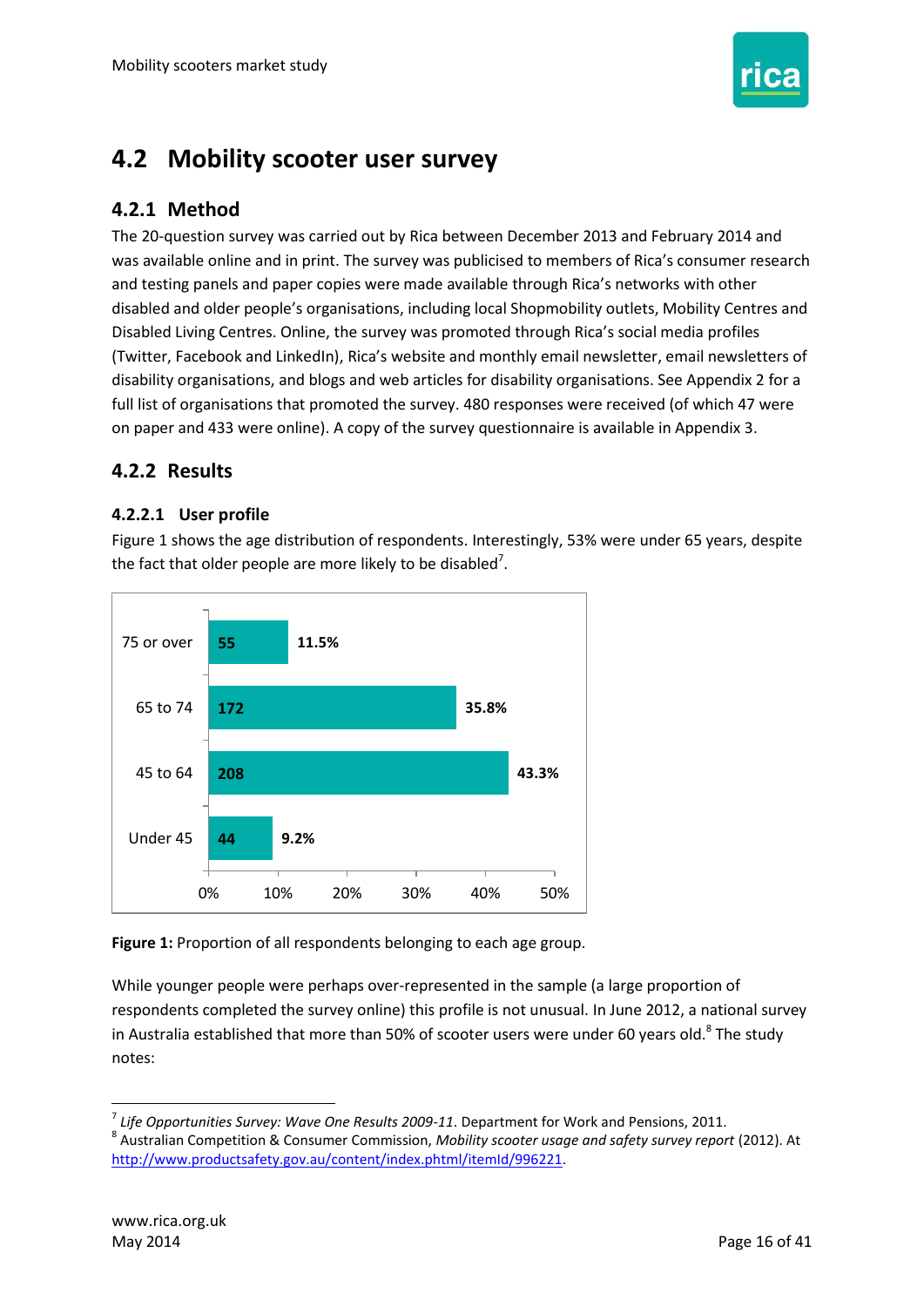

*"Scooters are increasingly used by all ages as a mobility aid; older or less mobile people who have difficulty walking long distances use them and younger people with a physical disability".* 

 have an effect on many users' ability to use mobility scooter controls. Visual and hearing asked how long they had been using a mobility scooter for. Most (364, 76%) had been using one for over two years. 93 (19%) had been using one for 6 months to 2 years, and 23 (5%) had been using one for less than six months. [Figure 2](#page-16-0) shows the range of disabilities reported by respondents. Unsurprisingly, almost all respondents had mobility impairments. Disabilities affecting stamina, breathing or fatigue were also common. The third most common type of disability was impaired dexterity, something which could impairments could also potentially affect the user's ability to drive safely. Respondents were also



<span id="page-16-0"></span>**Figure 2:** Proportion of all respondents who said they had each category of disability.

#### **4.2.2.2 Ownership**

422 (88%) respondents had their own mobility scooter. It is assumed that the remaining 57 (12%) used mobility scooters borrowed from a friend or rented from schemes such as Shopmobility.

 [Figure 3](#page-17-0) shows the types of mobility scooter owned. Boot scooters were the most popular, followed by road scooters and then pavement scooters.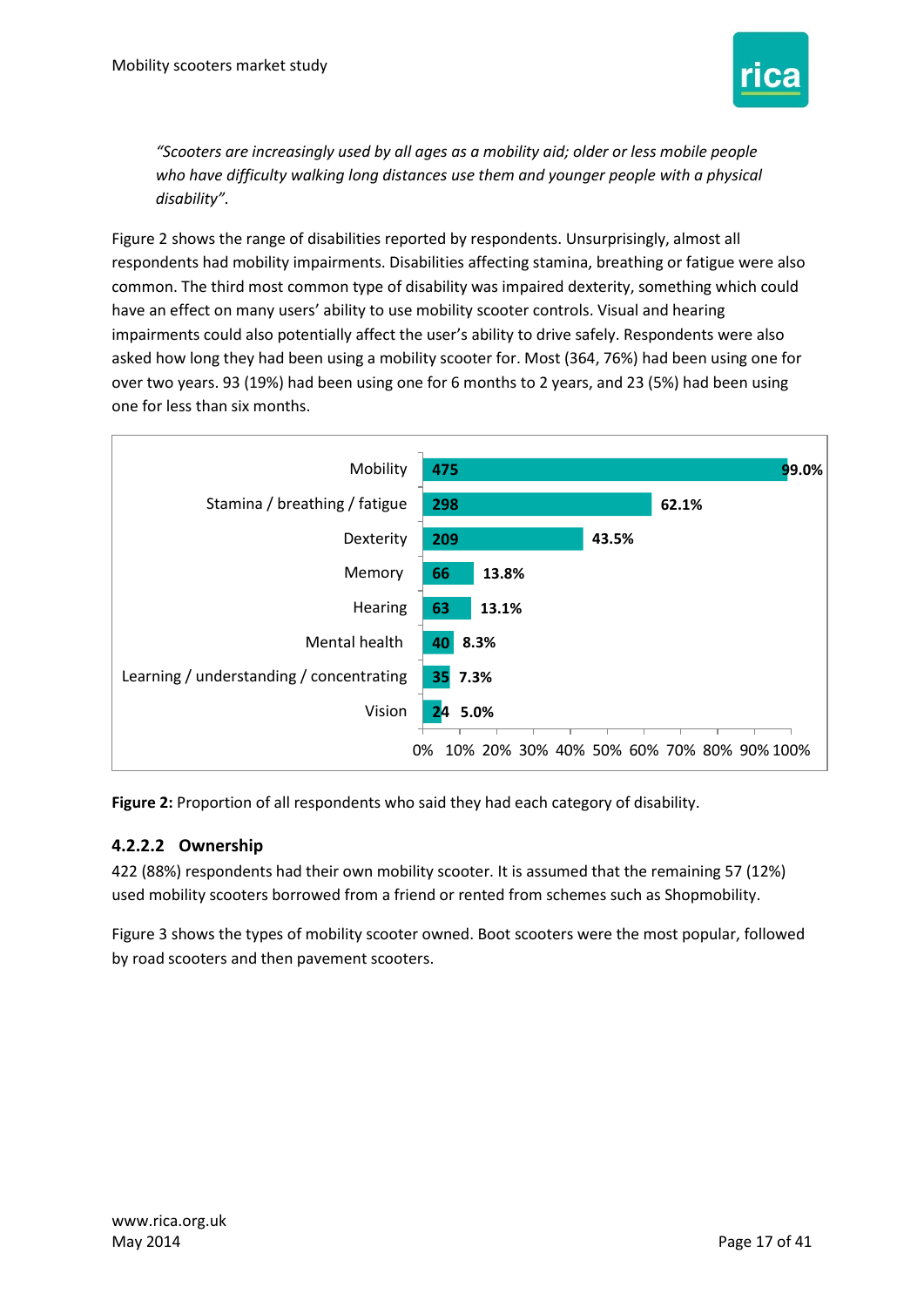



<span id="page-17-0"></span>**Figure 3:** Proportion of mobility scooter owners who owned each type of mobility scooter.

 Out of those respondents who owned a mobility scooter, 27% owned more than one type. In open comments at the end of the survey, several respondents stressed that they owned multiple mobility scooters and used them for different purposes.

 asked to keep their most commonly-used mobility scooter in mind when answering the rest of the To accommodate this, mobility scooter owners were also asked to pick the one type of mobility scooter they used most often (see [Figure 4\)](#page-17-1). The same popularity trends held. Respondents were survey.

 Combining the boot and pavement categories shows that class 2 mobility scooters are more popular overall – 64% of respondents used a class 2 mobility scooter most frequently.



<span id="page-17-1"></span>**Figure 4:** Types of mobility scooter used most frequently by mobility scooter owners.

 Mobility scooter owners were asked where they got their most commonly-used mobility scooter and whether it was acquired new or second-hand. Table 1 below shows new mobility scooters were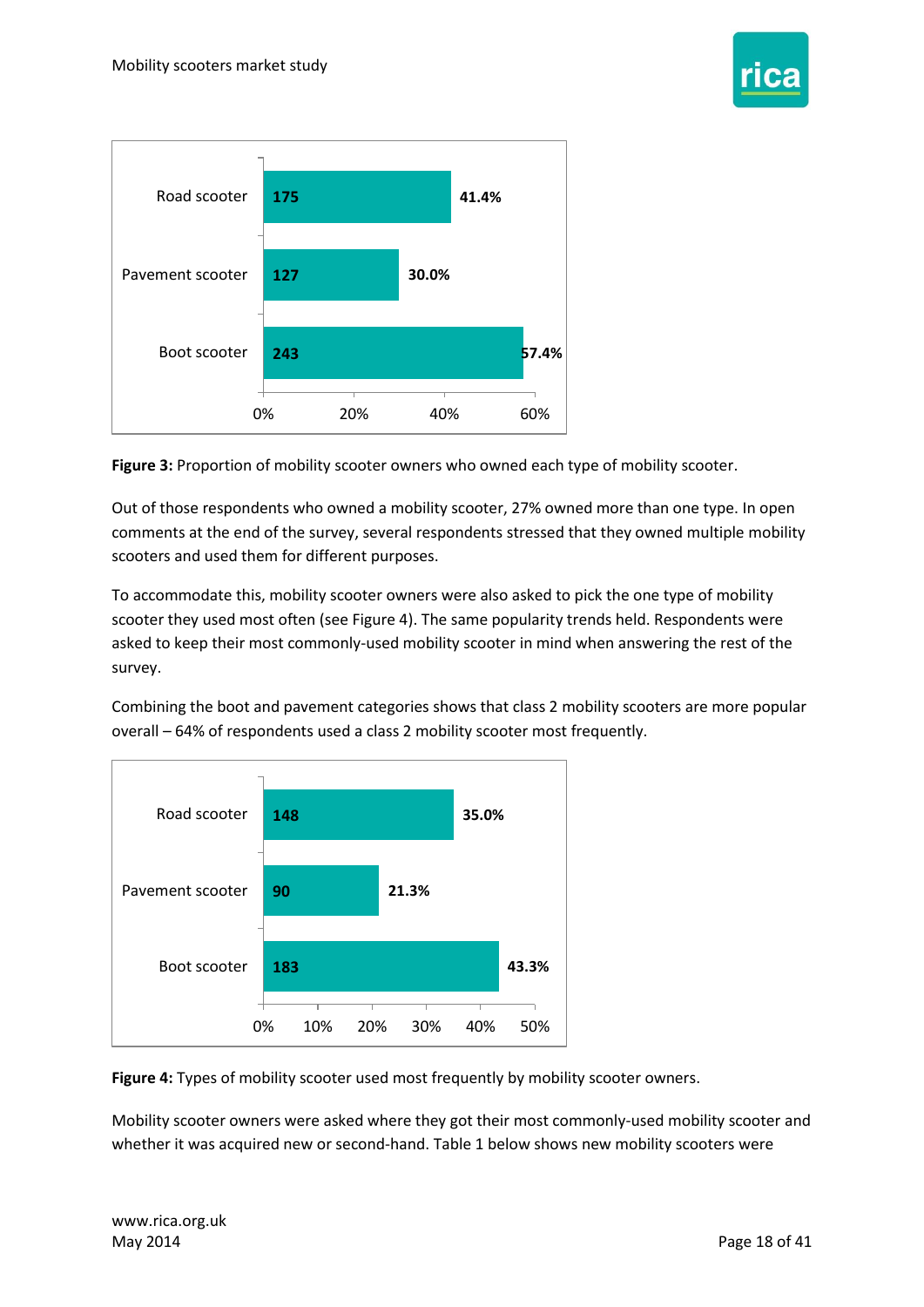

more common. Second-hand mobility scooters were most likely to have been acquired online or via a friend or acquaintance.

|                  |              | Shop    | Online  | <b>Print advert</b> | Friend/      | <b>Total</b> |
|------------------|--------------|---------|---------|---------------------|--------------|--------------|
|                  |              |         |         |                     | acquaintance |              |
| <b>Status of</b> | <b>New</b>   | 189     | 84      | 16                  |              | 291          |
| mobility         |              |         |         |                     |              | (69.5%)      |
| scooter          | Second-hand  | 23      | 44      | 16                  | 45           | 128          |
|                  |              |         |         |                     |              | (30.5%)      |
|                  | <b>Total</b> | 212     | 128     | 32                  | 47           | 419          |
|                  |              | (50.6%) | (30.5%) | (7.6%)              | (11.2%)      | (100%)       |

**Table 1** Frequency of mobility scooters bought from each source, either new or second-hand.

Boot scooters were more likely to be bought new (79% were, compared to 64% of pavement scooters and 62% of road scooters).

#### **4.2.2.3 Reasons for using a mobility scooter**

 All respondents were asked why they decided to start using a mobility scooter – they were able to tick as many options as applied from the list shown i[n Figure 5.](#page-18-0) The most popular reason was to go scooter to get to work was the least popular option. shopping, followed by visiting other local places and going on trips further afield. Using a mobility



<span id="page-18-0"></span>Figure 5: Respondents' reasons for starting to use a mobility scooter.

 They chose their top 3 most important features when looking for a mobility scooter – the most popular were the mobility scooter's range, whether it fit in a car boot and its comfort (see [Figure 6\)](#page-19-0). Respondents who had their own mobility scooter were then asked in more detail about how they made their choice (they were asked about their most commonly-used one if they owned several).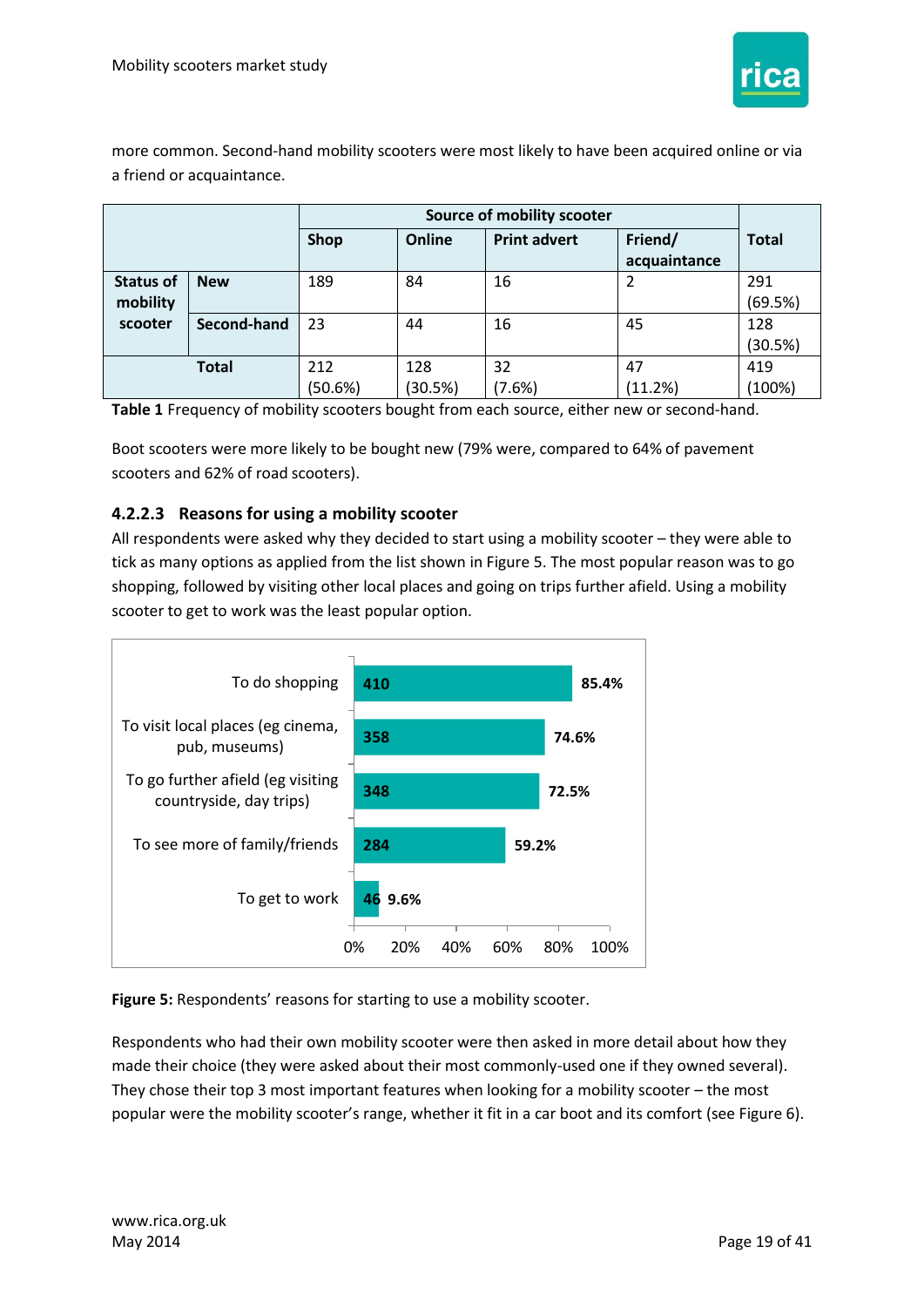

There was also an option to write in extra features. Comments about looking for a mobility scooter that was reliable were common, as were mentions of the mobility scooter's ability to handle various terrains, its user weight capacity and the ease of lifting it into a car boot.

These priorities varied depending on the type of mobility scooter:

- Boot scooter users were interested in mobility scooters that fit in the car boot (89%), ease of lifting (53%) and price (36%).
- Pavement scooter users were interested in comfort (69%), range (63%), and price (57%).
- Road scooter users were interested in range (73%), comfort (64%) and ability to use on the road (60%).



<span id="page-19-0"></span>**Figure 6:** Factors selected in respondents' "top 3" factors influencing their choice of mobility scooter.

Respondents were also asked why they had chosen to use a mobility scooter over a powered or manual wheelchair. Almost half of mobility scooter-owning respondents (204, 48%) said that they did use a wheelchair as well as a mobility scooter.

 [Figure 7](#page-20-0) shows the reasons given by the 187 (44%) who only used a mobility scooter (note that 8% of respondents did not reply to the question). Popular responses were that mobility scooters are easier mobility scooter was more suitable, rather than for economic reasons: "mobility scooters are cheaper" was the least popular response. to use and more comfortable. Most respondents seem to have made their choice because they felt a

 manual and not powered wheelchairs), that mobility scooters were better at going "off-road" and Respondents were able to give freeform responses. Common responses were that they felt they could be more independent in a mobility scooter (these respondents were probably thinking of that mobility scooters felt safer.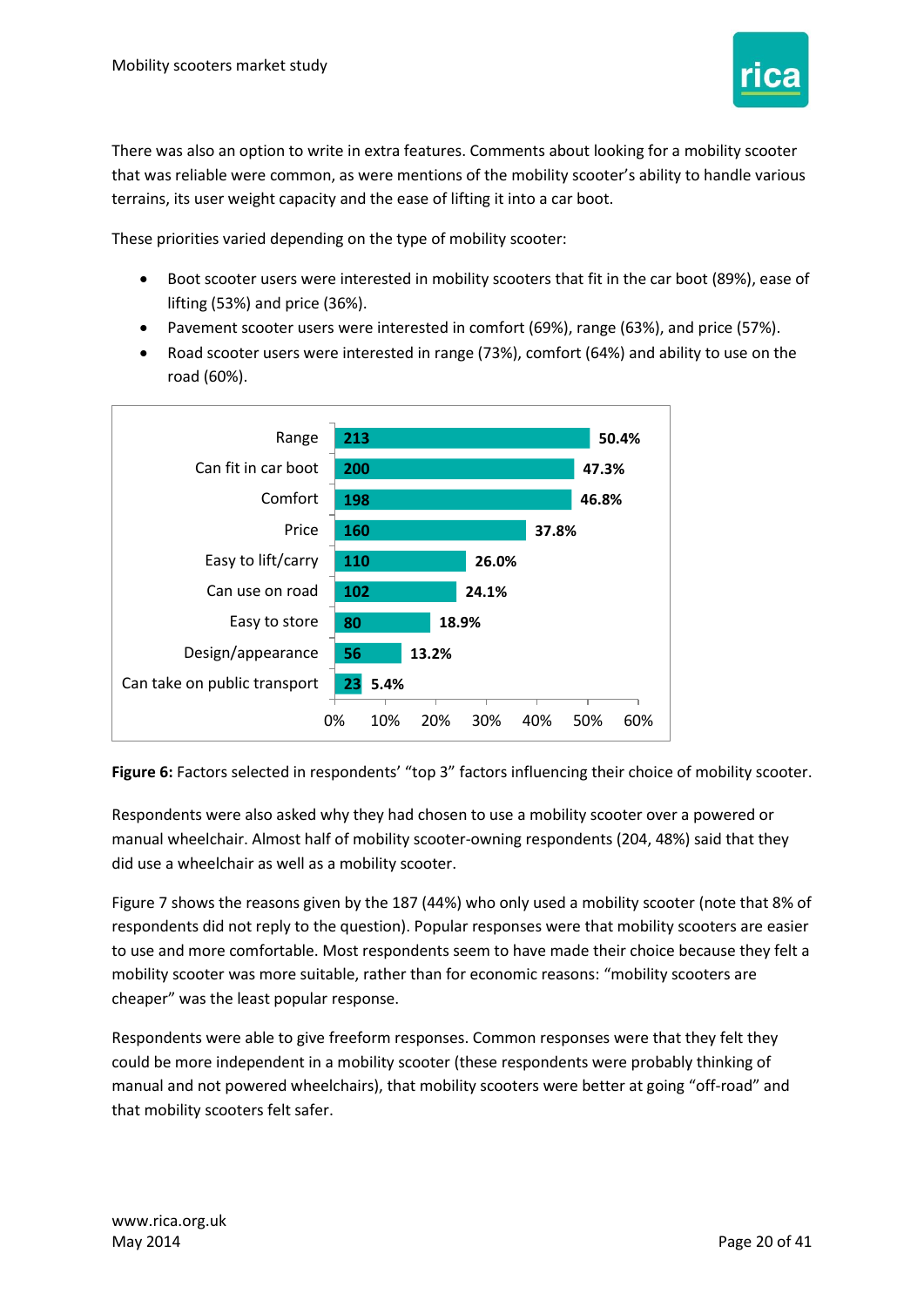



<span id="page-20-0"></span> respondents owning and using a mobility scooter only. **Figure 7:** Reasons for choosing a mobility scooter over a manual or powered wheelchair, selected by

#### **4.2.2.4 Journeys made**

 All respondents were asked where in their environment they used a mobility scooter[. Figure 8](#page-20-1) shows that almost all users travel on pavements, and a large majority also travel in parks or countryside and inside buildings such as shops. Slightly less than half use a mobility scooter on the road, and very few use them to get around their home.



<span id="page-20-1"></span>Figure 8: Proportion of respondents using a mobility scooter in different areas.

 of transport (see [Figure 9\)](#page-21-0). Most mobility scooter users had travelled with a car (74%), but use on Respondents were also asked whether they used a mobility scooter in combination with other forms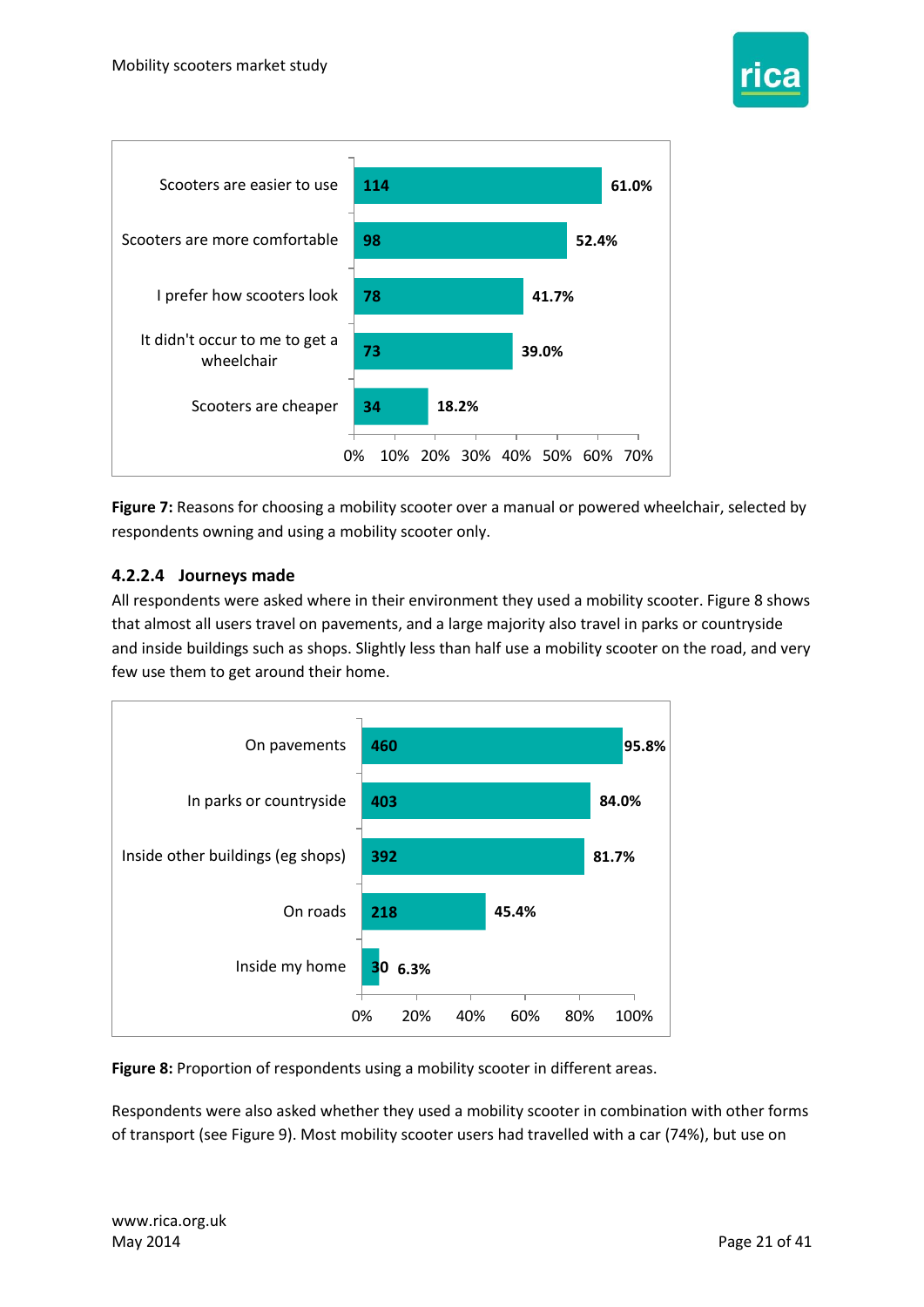

 other forms of transport was much less common. 21% had used a mobility scooter on a train, 19% in a taxi, 12% on a bus and 6% on a tram.

 Mobility scooter use on public transport is limited by transport availability (trams only operate in a journeys made in the UK were by car $^9$ . As well as this, not all operators allow mobility scooters and encourage people to make more use of public transport with their mobility scooter. few UK cities, for example) and popularity with the general population (during 2012, 63% of all those that do usually impose a size restriction. Rica has reviewed public transport operators' policies on mobility scooters and identified mobility scooters that meet these criteria <sup>10</sup>. Increased awareness of the fact that some public transport operators allow smaller mobility scooters may



<span id="page-21-0"></span>

 was one of the main factors affecting their decision (see above). Within this group, use of public transport with a mobility scooter was much higher – 83% used one on the train, 57% on the bus and 5% of respondents, when choosing a mobility scooter, felt that its ability to go on public transport 17% on the tram. This suggests that with the right mobility scooter, the majority of people who want to go on public transport can do so.

 they would not make the same journeys at all without one and 112 (23%) said they'd make the same The majority of respondents rely on being able to use a mobility scooter: when asked, 357 (74%) said journeys but less often. Only 10 (2%) would make the same journeys just as often.

 transport they'd use instead of a mobility scooter (se[e Figure 10\)](#page-22-0). Cars were the most popular option – either "driving myself" or "getting a lift from someone else". Taxis, public transport and walking were less popular options. A few respondents said they would walk, but it should be noted that this The 25% that that would make the same journeys to some extent were asked what forms of

**<sup>.</sup>** 

<sup>&</sup>lt;sup>9</sup> National Travel Survey 2012. DfT, 2013.<br><sup>10</sup> The carriage of mobility scooters on public transport. Research Institute for Consumer Affairs (Rica), 2013.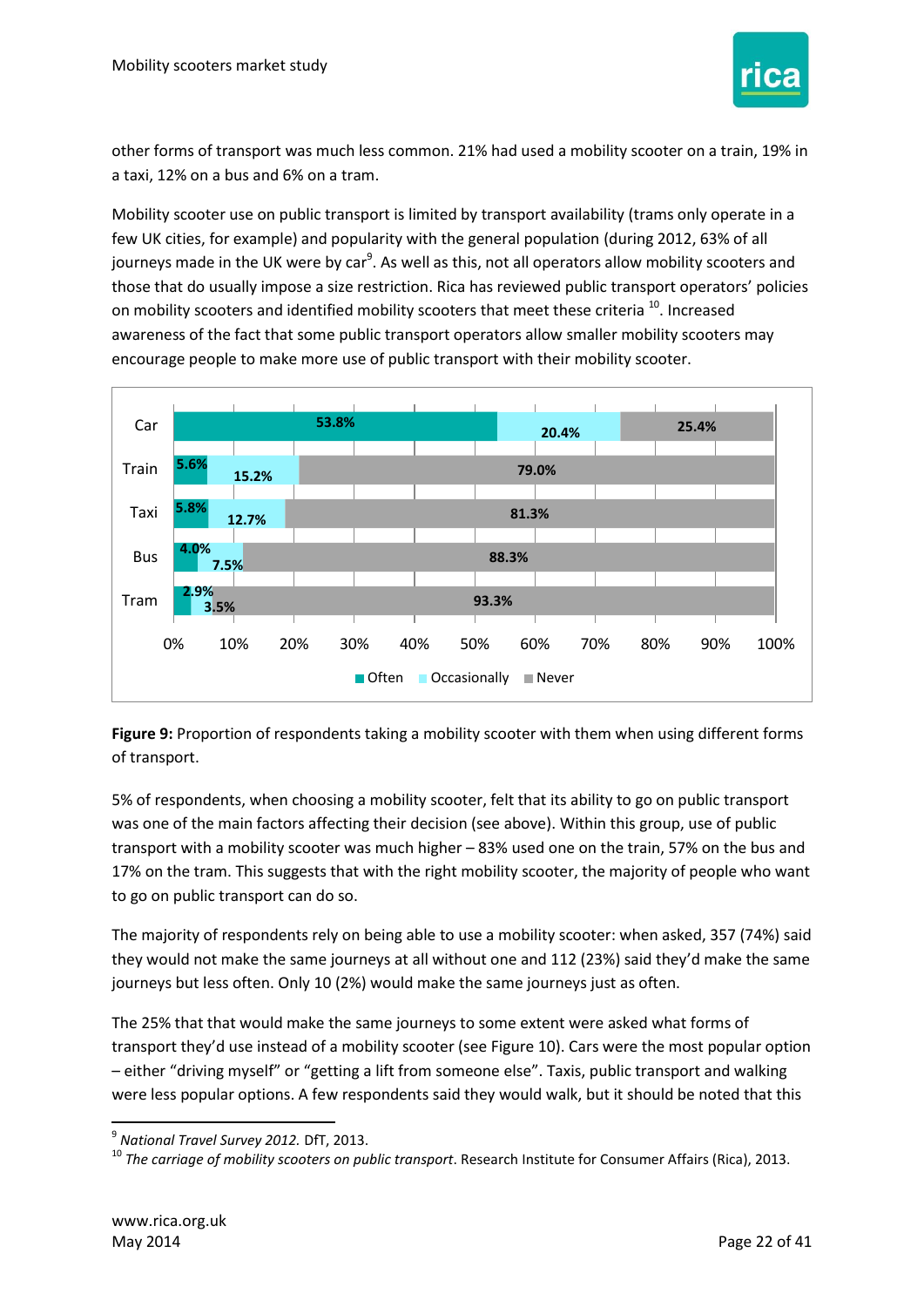

 could make the entire journey on foot). option was always ticked in combination with another form of transport (ie nobody felt that they

 Freeform responses were also allowed. 10 respondents said they would use a wheelchair to make the same journey and 2 said they would use organised community transport.



<span id="page-22-0"></span>**Figure 10:** Modes of transport selected as means of making a journey without a mobility scooter, selected by respondents who felt they could travel without a mobility scooter.

#### **4.2.2.5 Training and safety**

 200 (42%) had received training from the retailer they bought the mobility scooter from, and 109 Overall, 283 respondents (59%) had received training or practice on using a mobility scooter safely. (23%) received training from another organisation, such as a local charity.

 training – 34% had been trained by a retailer and 16% by any other organisation. Respondents who had bought their mobility scooter online were slightly less likely to have received

100 (21%) respondents said that they had had an incident that made them feel unsafe while using a mobility scooter. Those that had were given the opportunity to describe their experience in a freeform response.

 were using a three-wheeled mobility scooter at the time. The most common experience was tipping over while using the mobility scooter. Uneven or sloping pavements and rough terrains were identified as causes of instability. Some respondents had also tipped while turning a corner or attempting to climb a steep gradient. A few mentioned that they

 incidents – e.g. suggesting that pedestrians ignore mobility scooters or expect them to stop quickly. Collisions and near-misses were also reported with pedestrians, cars and cyclists, although none were described as causing serious injury. Respondents tended to blame the other party in these Some respondents also mentioned feeling unsafe around traffic generally.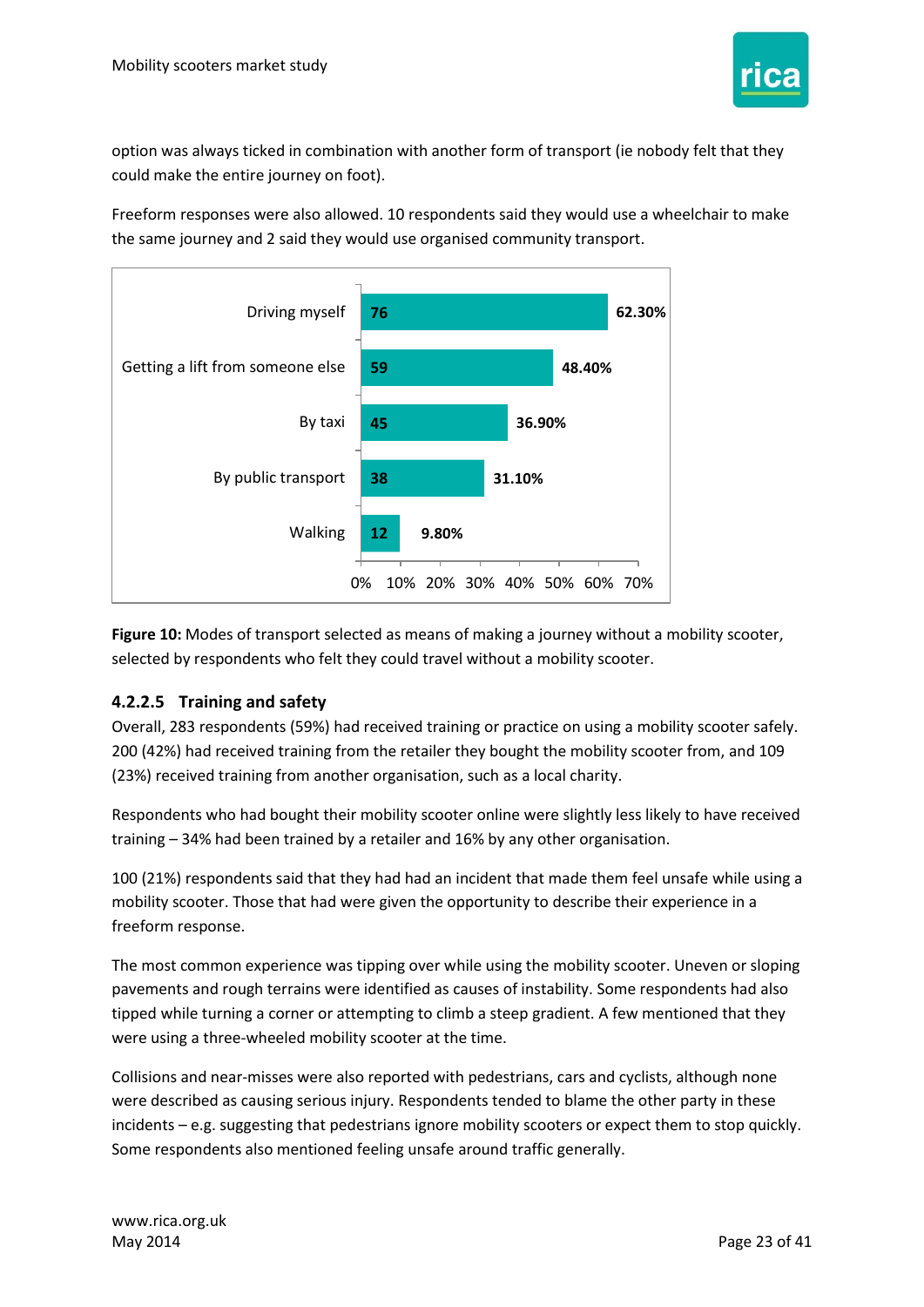

that previous Rica research has identified concerns with the usability of mobility scooter controls<sup>11</sup>. A few respondents noted that problems with the mobility scooter's controls were to blame – e.g. braking with a long stopping distance, or catching or knocking the speed control. It should be noted

 rather than on the road – this is the case even when allowing for the fact that more respondents travelled on the pavement. Respondents who reported using a mobility scooter on the road were Respondents more commonly reported experiencing incidents while travelling on the pavement, also slightly less likely to have experienced an incident (18% had).

 not find them unsettling enough to report. Alternatively, it may be that pavements and kerbs One explanation for this is that people who use mobility scooters on the road do so because they are more confident and careful drivers by nature; they either do not experience as many incidents or do present more opportunities for accidents owing to poor maintenance and the presence of pedestrians.

 Training had only a small effect on whether the respondent had experienced an incident: 19% of trained users had experienced one, compared to 23% of untrained users and 21% of users overall.

 but not a class 3, 24% reported using a mobility scooter on the road. It could be that these Some evidence of unsafe behaviour was found: of those respondents who owned a mobility scooter respondents were using their class 2 to drive along the road illegally; however, it's also possible that they were reporting times when they were just crossing the road.

#### **4.2.2.6 Additional user comments**

 had about using a mobility scooter. At the end of the survey, respondents were given the opportunity to share any other comments they

 The majority of responses were very positive about mobility scooter use – respondents wanted to highlight the fact that their mobility scooter gave them independence and an opportunity to socialise and reduce isolation. People used their mobility scooter to engage in a range of hobbies and trips.

 Complaints about mobility scooters themselves were less common. A few wanted mobility scooters that were a more suitable size or easier to lift into a car boot, while others felt they had paid too much for a mobility scooter or its maintenance.

 Some respondents were concerned about issues of accessibility – they wanted better access for mobility scooters in shops and businesses and on public transport. Concerns about the quality of pavements and kerbs were also raised. Some respondents felt that they encountered negative attitudes from pedestrians, and that they were sometimes the cause of collisions.

**.** 

 $11$  Usability of Mobility Scooter Controls, Rica 2013, research report of user trials http://www.rica.org.uk/content/usability-mobility-scooter-controls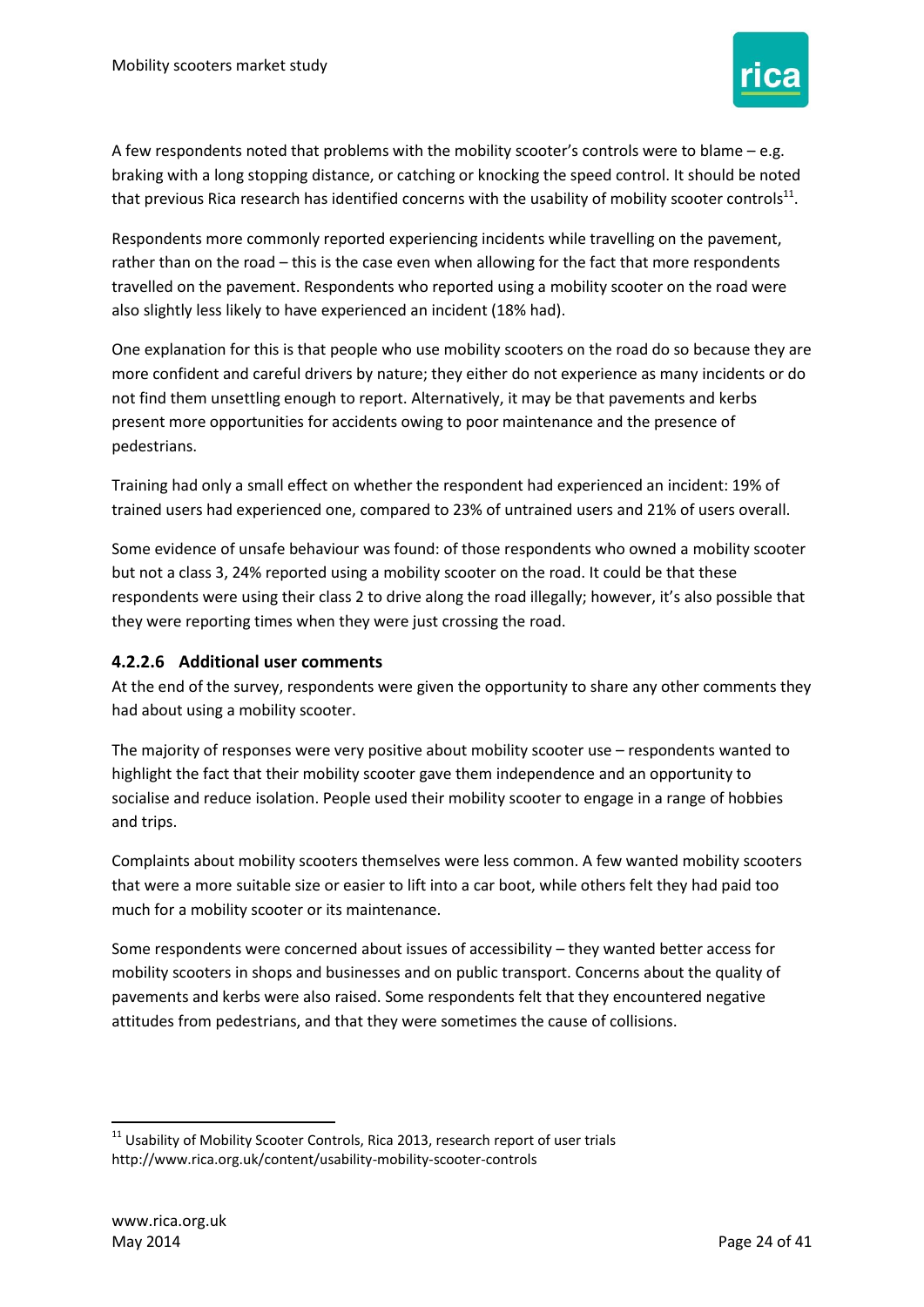

### <span id="page-24-0"></span> **4.3 User personas**

#### <span id="page-24-1"></span>**4.3.1 Introduction to personas**

 Responses from Rica's survey were used to create a set of five personas, outlined below. Personas are fictional archetypes used in design and policy-making to aid understanding of the experiences of different groups.

 They are designed to provide an overview of the wide range of profiles and experiences mobility These personas were based on trends in the data provided by the survey and on respondents' freeform responses to questions about their experiences and reasons for using a mobility scooter. scooters can have, and should not be interpreted as strict definitions of user "types". A real mobility scooter user would be likely to identify with several of these personas to different extents.

#### <span id="page-24-2"></span> **4.3.2 Mobility scooter user personas**

#### **4.3.2.1 Borrowed mobility scooter user: Alice, aged 48**

 and doesn't often use other transport on her journey. When she isn't using a mobility scooter, Alice Alice borrows a class 2 mobility scooter once a week from her local Shopmobility. Like most people, her main reason for using one is to help her do her shopping. She's less likely to use a Shopmobility scooter to do something fun, like visiting her friends. She mainly sticks to the pavement and shops, travels by car. She can walk short distances and is independently mobile at home.

Alice was given some training on how to use a mobility scooter when she first started renting one. She feels very safe on the mobility scooter and has never had an accident or a near-miss.

#### **4.3.2.2 Car boot scooter user: Bert, aged 64**

 worried about price – boot scooters are relatively cheap – so he bought his mobility scooter new Bert is used to getting around by driving, so when walking more than a short distance became difficult for him he looked for a mobility scooter he could take with him in the car. His main concern was finding something small and light that he could lift and stow in the car boot. He wasn't too from an online retailer without doing much shopping around.

 Bert likes to drive to places with his mobility scooter in the boot and then use the mobility scooter to scooter to get around the shops. He's also taken the mobility scooter to out-of-town shopping centres and on seaside holidays with his family. get around once he's there. He sometimes parks his car in the town centre and uses his mobility

 seriously hurt. He has nearly run into pedestrians a few times – he feels that people often step in Having a small, light mobility scooter means he sometimes feels unsteady on uneven or tilted pavements. He once tipped out of the mobility scooter after catching it on a high kerb but wasn't front of him without giving him time to brake.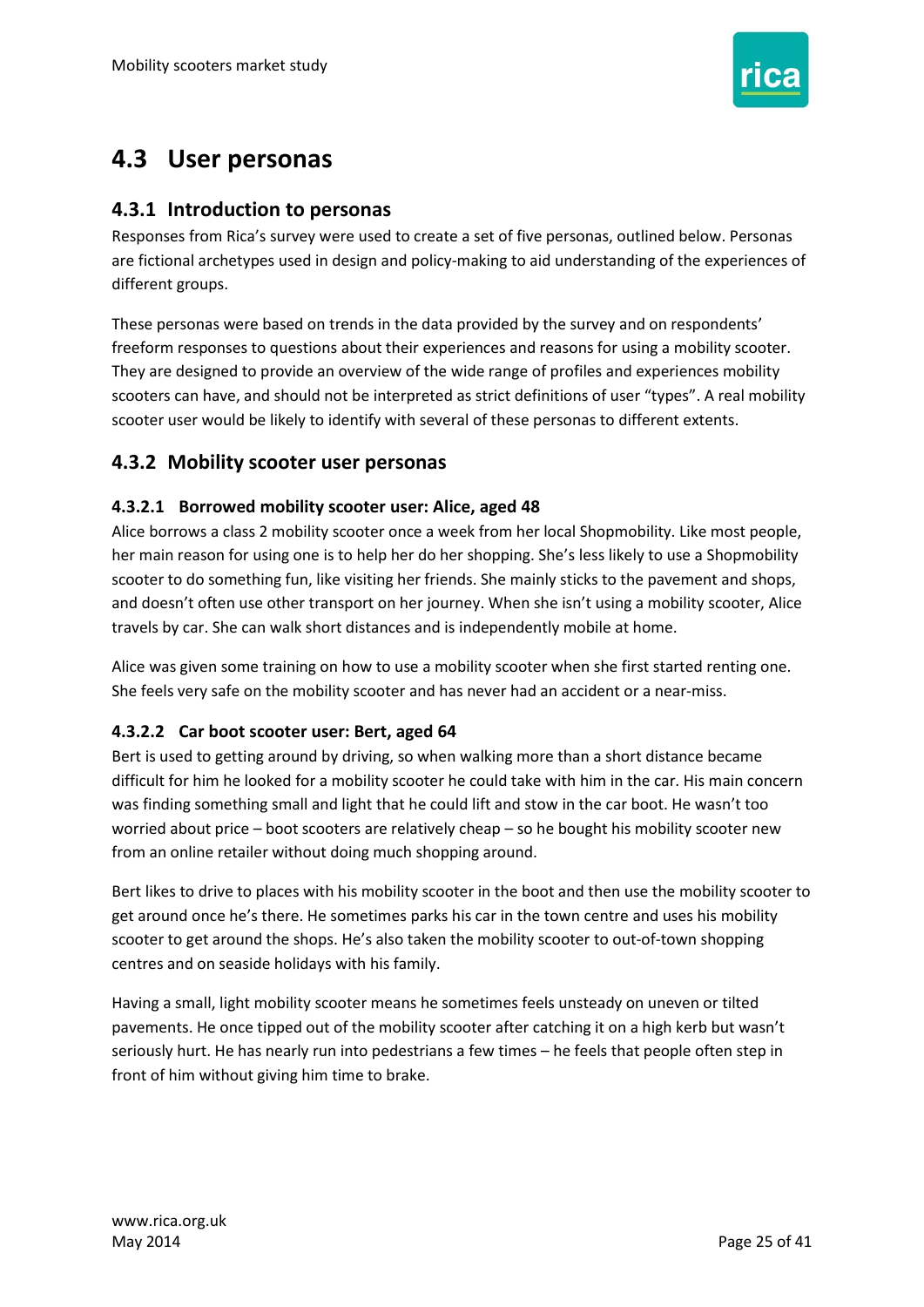

#### **4.3.2.3 Pavement scooter user: Claire, aged 60**

 She has taken the mobility scooter on the train a handful of times as well, though she prefers to use her wheelchair for train journeys. Claire uses a relatively large class 2 mobility scooter. She mostly stays in her local area when using it, taking it from her home to the shops or to see her friends. At home she uses a manual wheelchair.

 weight easily. Claire doesn't drive much, so she felt that a larger mobility scooter would meet her Because she makes the whole journey on her mobility scooter, it was important to her to find one with good range. She also wanted a model with a comfortable seat that felt like it could take her needs better than a model designed to go in the car boot.

Price was a concern for Claire so she ended up buying the mobility scooter second-hand. The retailer showed her the basics of how to use it.

 occasionally driven her mobility scooter on the road – sometimes because the pavements in her area are too narrow or uneven for her – and has had some near-misses with traffic. Claire once injured herself when her mobility scooter tipped over on a steep slope. She has

#### **4.3.2.4 Urban road scooter user: Donald, aged 78**

 wheelchair with help from his wife, but decided that a mobility scooter would allow him more Donald lives in a medium-sized town and owns a class 3 mobility scooter. He also uses a manual independence.

 his social club and to his friends' houses – all of which are a few miles from his home. He wanted to Before buying, Donald knew that he wanted something that would let him get to the town centre, to be able to go long distances relatively quickly, and to have a model that felt comfortable and sturdy for long periods.

He was expecting to spend quite a lot of money, so he was pleased to get a discount by buying from a friend who was moving away. He recently decided to spend a bit more on an extra mobility scooter for his car boot, which he uses on shopping centre trips.

Donald felt confident about using a mobility scooter on the road from the start, and has yet to have any accidents. He feels that drivers don't always notice him, though, and has been worried by a couple of incidents where a car almost hit him.

#### **4.3.2.5 Rural road scooter user: Emily, aged 50**

 Emily owns a class 3 mobility scooter which she uses on the roads and in the countryside near her club which organises trips for mobility scooter users. Her car has a trailer attachment that lets her village. She takes her dogs for daily walks and also regularly goes out with a local Disabled Ramblers transport her mobility scooter long distances.

 Her mobility scooter use is limited to these activities. She has a car and a powered wheelchair which she uses together when shopping and socialising.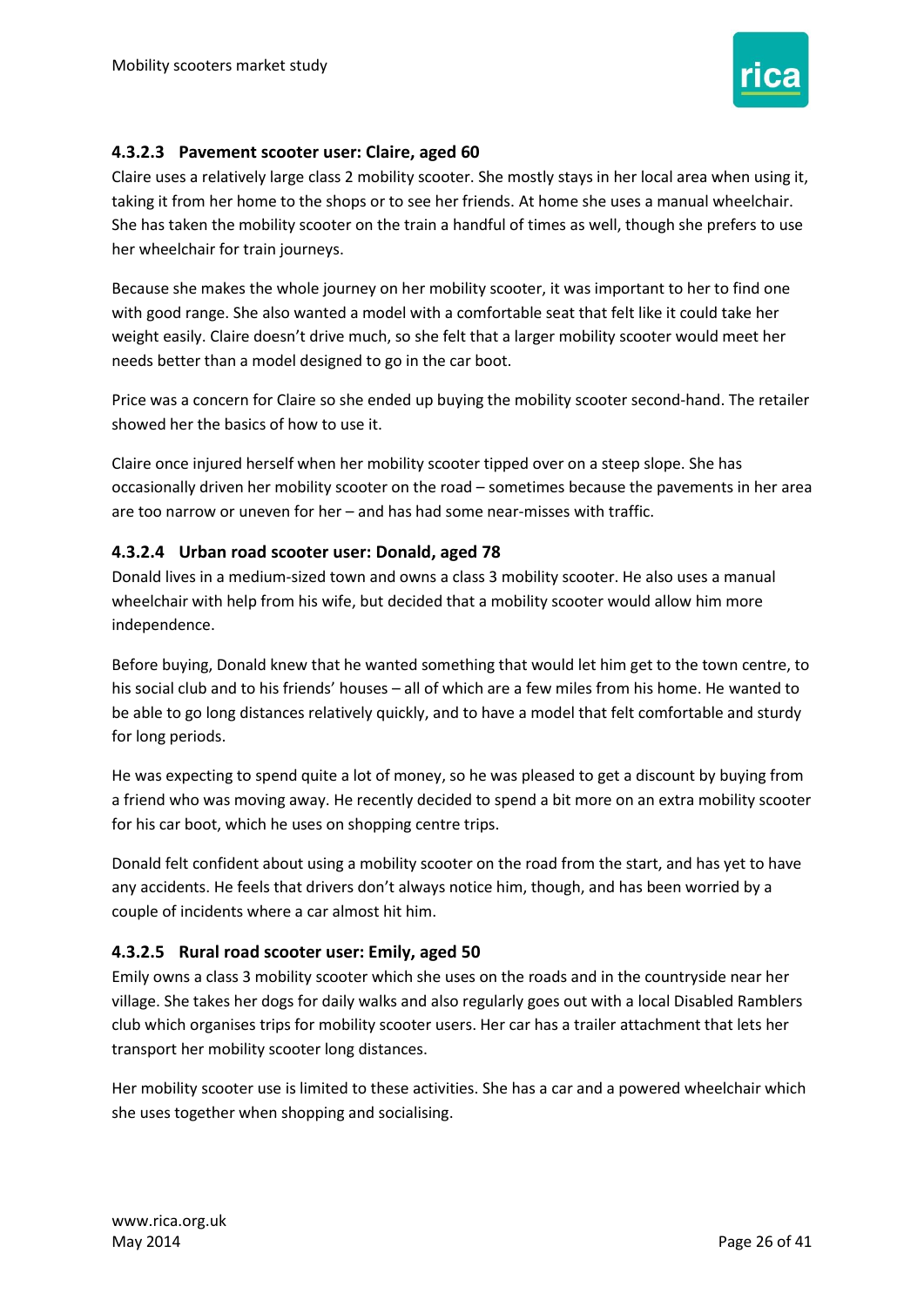

 prefers the sociability and fresh air that a mobility scooter provides. Emily spent a lot of money on her mobility scooter, but felt it was worth it to be able to enjoy her hobbies independently. Her powered wheelchair doesn't have a good range and isn't suitable for rougher terrains. She sometimes goes on drives around the local countryside with her family, but

 She has had a few accidents since getting a mobility scooter – getting stuck in a muddy lane and falling when trying to cross rough terrain – but has not been seriously injured.

### <span id="page-26-0"></span>**4.4 Which? mobility scooter survey**

 In 2013, *Which?* carried out a series of surveys targeted at its members and the public, looking at experiences of researching, buying and using a mobility scooter. Three samples were surveyed with different versions of the questionnaire:

- 1,707 *Which?* Connect members (*Which?* Connect is an online panel of consumers)
- 1,000 non-members (all UK adults)
- 1,173 respondents to the *Which?* Connect omnibus survey.

Broadly, the trends identified by *Which?* agree with those identified by Rica's own survey.

Of those who bought a mobility scooter, the majority bought a mobility scooter new (57%) but second-hand was also a popular option (33%). A small amount of respondents got their mobility scooter through a charity/social services or a friend (5% each).

 Boot scooters were the most popular type of mobility scooter to buy – 44% of respondents who bought a mobility scooter bought one of this type. 28% bought a class 3 mobility scooter, 25% bought a class 2 pavement scooter and 2% did not know what type they had.

The *Which?* survey also covered some other topics.

 The most popular source of information for people who had researched a mobility scooter was the internet (65%). 46% had contacted an assisted living or mobility centre, 25% had visited a high street shop, 24% had consulted with friends and family and 22% had spoken to a health professional.

 confident that they made the right choice of product, and 60% felt it had met their (or the user's) Generally, mobility scooter purchasers were positive about the product they bought. 90% felt needs "a great deal".

 However, 53% experienced a problem with the mobility scooter in the first 6 months after purchase. scooter too heavy to lift. 20% reported difficulty with kerbs; 16% reported poor suspension and 16% found the mobility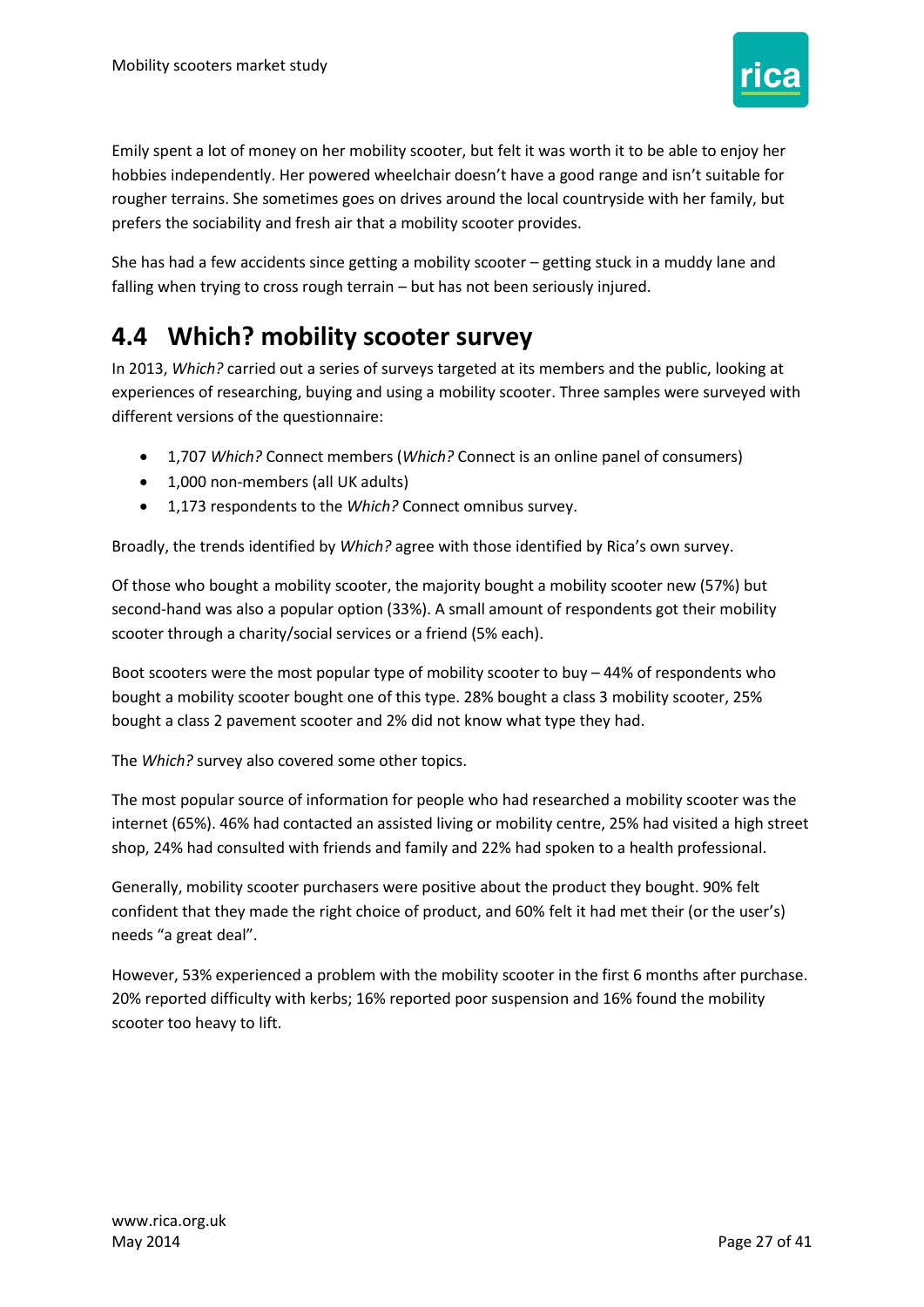

# <span id="page-27-0"></span>**5 Consultation on class 3 mobility scooters**

### <span id="page-27-1"></span>**5.1 Key findings**

 Delegates identified a number of issues concerning the sale and use of class 3 mobility scooters. These included:

- a lack of information about available products and advice about how to determine which is suitable for an individual user
- a range of problems with the registration process combined with a lack of clarity as to its purpose
- a perceived lack of training and familiarisation opportunities
- a perceived lack of interest in policing the regulations affecting the use of mobility scooters
- difficulty servicing and reconditioning scooters and disposing of them, caused by unregulated construction and sale.

The proposed solutions to these problems included:

- provision of reliable independent information on mobility products by national information and advice bodies
- the promotion of proper assessment to prospective buyers of mobility scooters
- the scrapping of the registration process (or the transferring of responsibility for registration from the buyer to the seller and stronger enforcement of this obligation)
- a national scheme for the resale and recycling of used mobility equipment.

### <span id="page-27-2"></span>**5.2 Introduction**

Rica conducted a workshop with stakeholders to explore the issues surrounding the purchase, registration and use of class 3 mobility scooters, including servicing and maintenance and disposal (including resale). The particular focus of the workshop was the safety of scooter users and others around them and on the legislative context (specifically registration of Class 3 Mobility Vehicles).

authorities, advice agencies and other interest groups, including user groups;<sup>12</sup> a full delegate list is given in [Appendix 4.](#page-40-0) After some preliminary discussion and the presentation of draft findings from the scooter user survey, delegates took part in two exercises facilitated by Rica staff. Delegates were representatives from suppliers and retailers, regulatory bodies, local and police

In the first exercise, delegates were separated into groups and asked to consider the problems associated with the five aspects of scooter ownership:

Buying

**.** 

• Registration

 $12$  DVLA were invited and a number of staff members were put forward as delegates. In the event none was able to attend.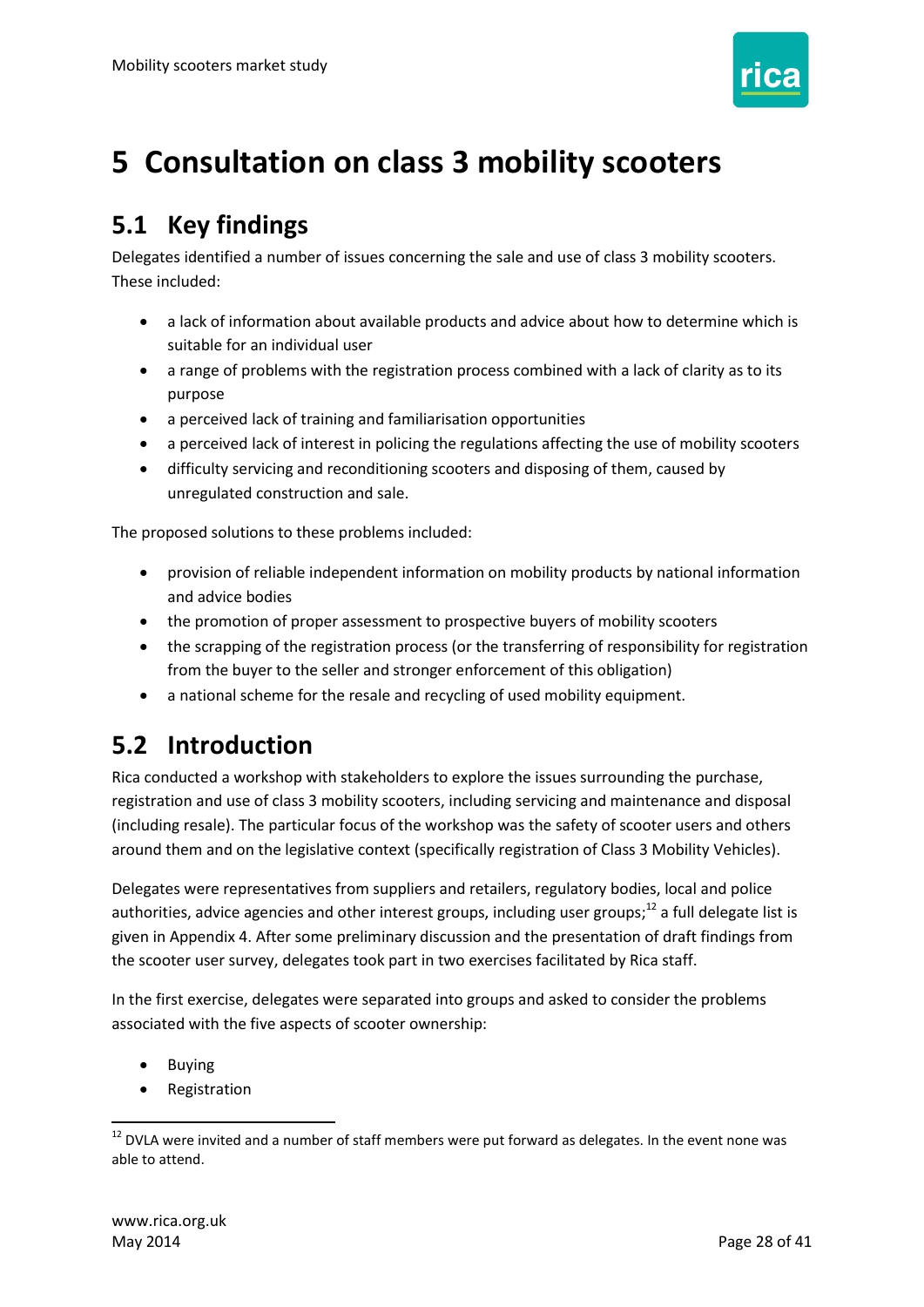

- Use
- Service and maintenance
- Disposal (including resale and recycling).

Each group was asked to consider the question from the point of view of a different stakeholder group: scooter users, regulatory bodies and dealers/suppliers. The problems identified during the exercise were then discussed in the group as a whole and the key problems at each phase were agreed on.

In the second exercise, delegates remained in the same groups and were asked to develop solutions to the problems identified in the first exercise. They were asked to identify solutions that could be provided by the particular stakeholder group they had been assigned to ("Something I can do") and solutions that could be provided by other parties ("Something someone else can do").

### <span id="page-28-0"></span>**5.3 Results**

#### <span id="page-28-1"></span> **5.3.1 Buying a scooter**

#### **5.3.1.1 Problems of buying a scooter**

The problems associated with buying a scooter that were identified by the workshop were primarily concerned with the difficulty in getting reliable information. Participants identified the following issues:

- Buyers don't know where to go for reliable/up to date information.
- Not all buyers get a proper assessment of their needs and abilities.
- There is a lack of advice on legislation, training and insurance.
- There is a lack of traceability/accountability.

 the scooter is appropriate to their needs and capabilities. Often they put themselves in the hands of a local dealership. Consumers are unable to find reliable or comprehensive information on scooters and the regulations surrounding their purchase and use and they don't always get the support they need to ensure that

Responsible retailers ensure they make a full assessment of a user's needs including their home environment and other conditions of use. They will recommend a suitable product within their product range and even advise against getting a scooter if they don't think one is appropriate. They will also have the appropriate information about registration and other legislation and may offer familiarisation training and safety advice. There is, however, no guarantee that a retailer will provide this level of service and the buyer has no recourse if the product proves to be unsuitable (beyond statutory consumer protection).

#### **5.3.1.2 Solutions for buying a scooter**

The solutions that were proposed to these problems involve the use of existing and new resources. Scooter users should: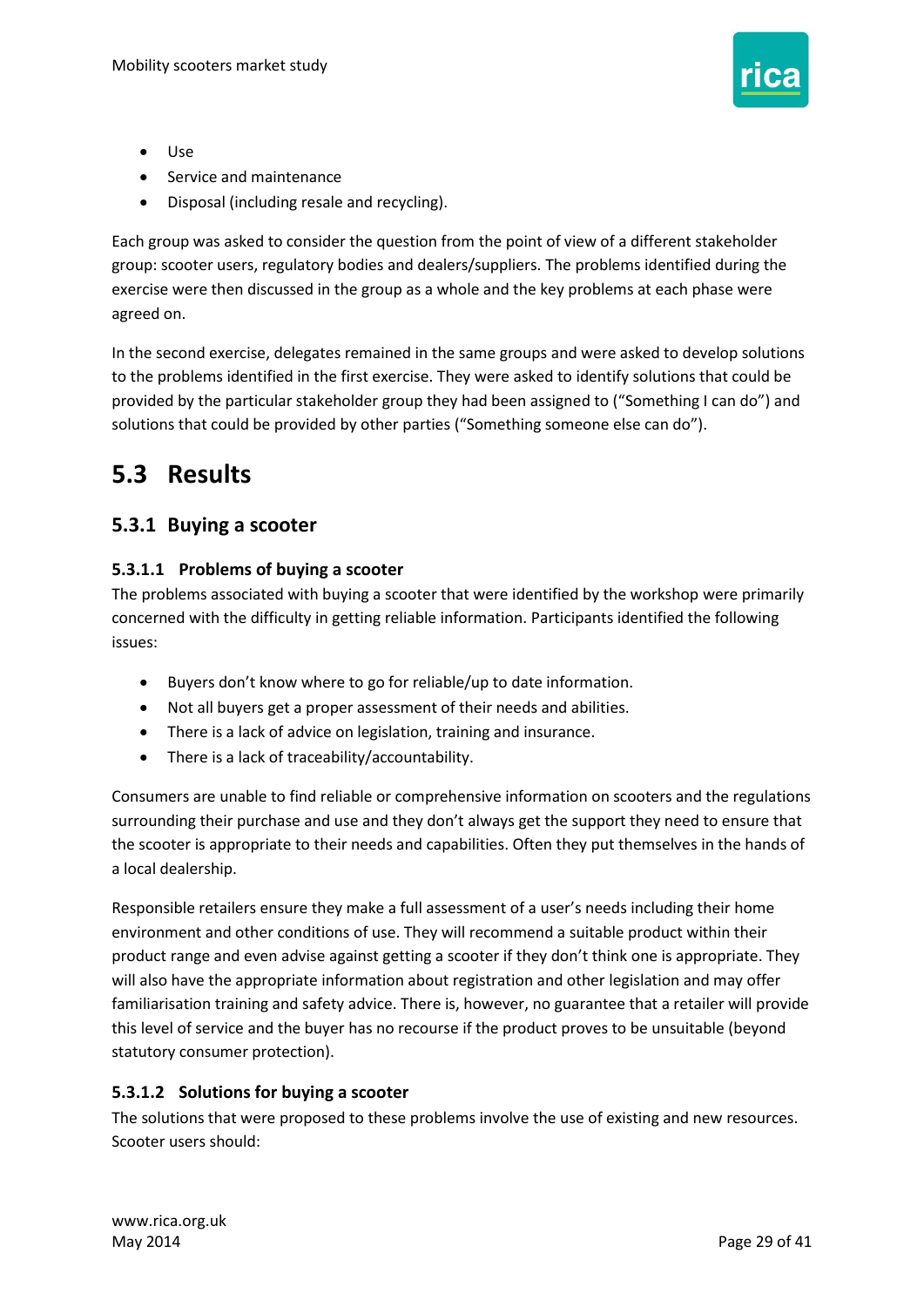

- seek advice from community groups, online forums and review sites, retailers and independent advice organisations
- be aware of their own needs and capabilities
- try any product before buying it eg by making use of existing hire schemes (including Shopmobility).

Statutory and other bodies should:

- promote existing sources of information
- provide more consumer guidance and information, including product information
- emphasise the need for a proper assessment
- promote relevant accreditation schemes and standards.

Distributors and suppliers should:

- provide information about their product range
- provide full assessments
- join a suitable accreditation scheme (eg British Healthcare Trades Association).

#### <span id="page-29-0"></span>**5.3.2 Registration**

#### **5.3.2.1 Problems of registration**

The problems associated with registering mobility scooters are that

- the legislation and available guidance about the legislation are confusing
- there is no obligation on dealers to inform buyers about their responsibilities
- there are practical difficulties surrounding the registration process and
- the legislation is not well policed.

 The advice available from DVLA on which scooters need to be registered does not make it clear whether mobility vehicles weighing more than 113.4kg need to be registered if they are not intended to be used on the road, in other words whether a vehicle weighing more than that can be classified as a class 2 vehicle. Many dealers consider that a vehicle over this weight must be classed as a class 3 vehicle and therefore must be registered, but not all do.

It is also possible to buy a class 3 mobility scooter without being notified of the need to register it. Responsible dealers do give this information to their customers but others may not. Online retailers especially may not give this information. Retailers who took part in the workshop remarked that NHS wheelchair services do not register class vehicles when they provide them, or inform the user of the relevant legislation.

This can cause practical difficulties when a mobility scooter is being resold. A mobility scooter needs a Certificate of Newness from the manufacturer in order to be registered. This cannot be obtained for a second hand mobility scooter, so if the original buyer failed to register the scooter (or didn't register it because they bought it for use on private property) it is difficult or impossible to register it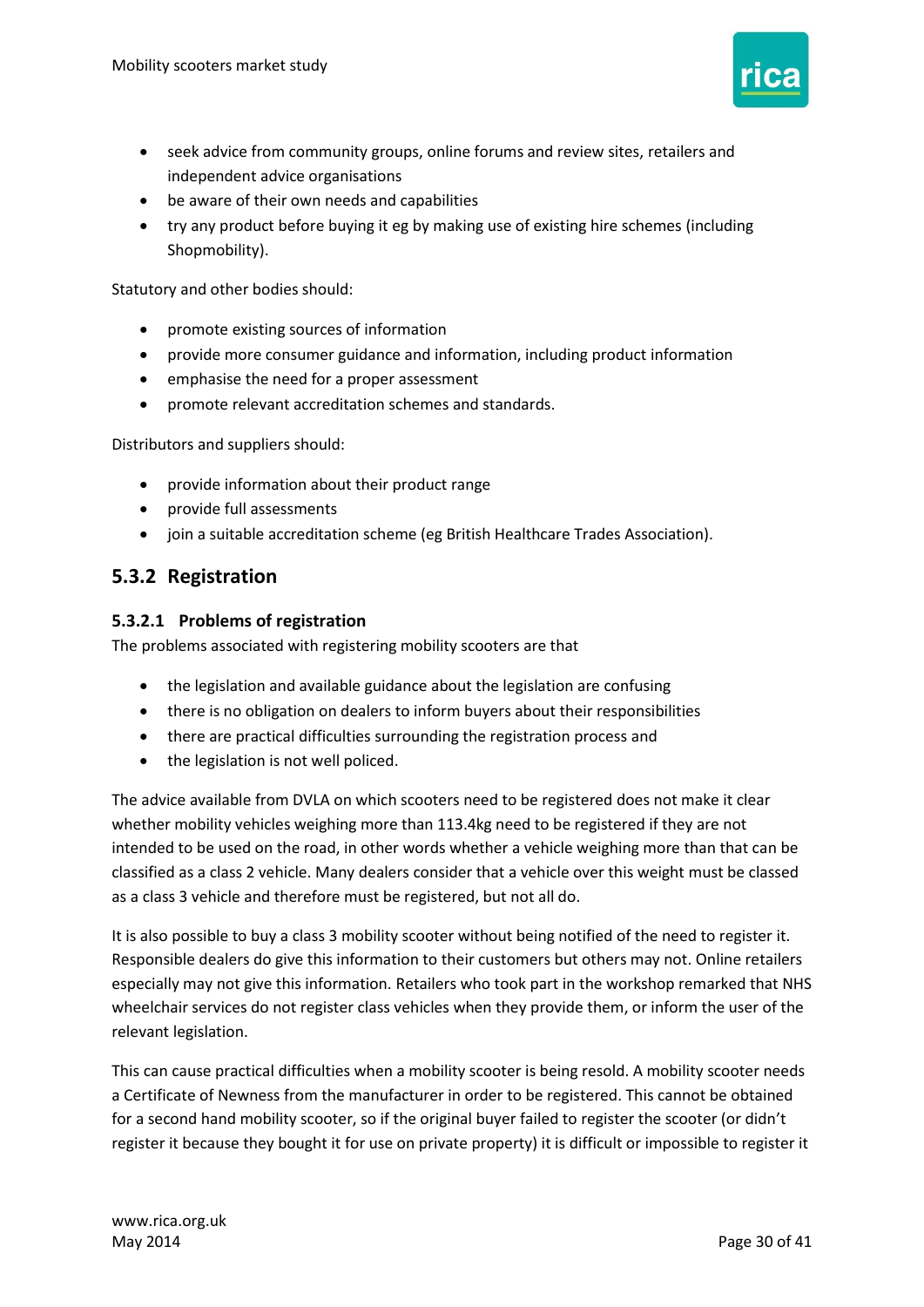

to the new user. Reportedly, some manufacturers also fail to supply Certificates of Newness with their products.

#### **De-registering and disposal**

 can only be provided by an authorised treatment facility. These are focused on the treatment of A further practical difficulty concerns the scrapping of mobility scooters when they reach the end of their life. In order to deregister a mobility scooter DVLA require a Certificate of Destruction, which motor vehicles, so they are usually unwilling to process mobility scooters. The consequence of this is that most mobility scooters are disposed of without being deregistered.

#### **Enforcement of legislation**

 felt that police and other authorities are not always fully aware of the legislation and that they may Policing the legal requirements affecting mobility scooter users is difficult, and inconsistent. It was not treat it with the same degree of seriousness as for example motoring legislation. Policing the licensing of class 3 mobility scooters will become even harder when the tax disc is discontinued (expected to be October 2014).

 Many workshop participants expressed the view that they couldn't see any purpose in requiring class 3 vehicles to be registered. Some felt that it could perhaps provide government agencies with data on the numbers of mobility vehicles in use. However, this data would be of limited use since it uncertain what proportion of class 3 vehicles is actually registered.

 legislation was introduced. Many class 2 vehicles weigh more than 113.4kg and some class 3 vehicles weigh more than 150kg. It was also pointed out that mobility scooters and wheelchairs have become heavier since the

#### **5.3.2.2 Solutions for registration**

Some suggestions were made to improve the situation:

- providing better (clearer) information
- putting the responsibility for registration onto sellers of mobility scooters
- changing the weight limits for class 2 and 3 mobility vehicles.

However, most workshop participants were of the view that registration should simply be scrapped.

#### <span id="page-30-0"></span>**5.3.3 Safe use of mobility scooters**

#### **5.3.3.1 Problems of use of mobility scooters**

 potentially present a hazard to their users and to other people around them. It was noted however It was agreed that there are a number of safety implications to the use of mobility scooters and they that it is difficult to quantify the risk, since there is little or no data on the frequency of incidents. The involvement of mobility scooters in traffic collisions has not generally been recorded and neither have off-road incidents.

Issues affecting safe use were identified as: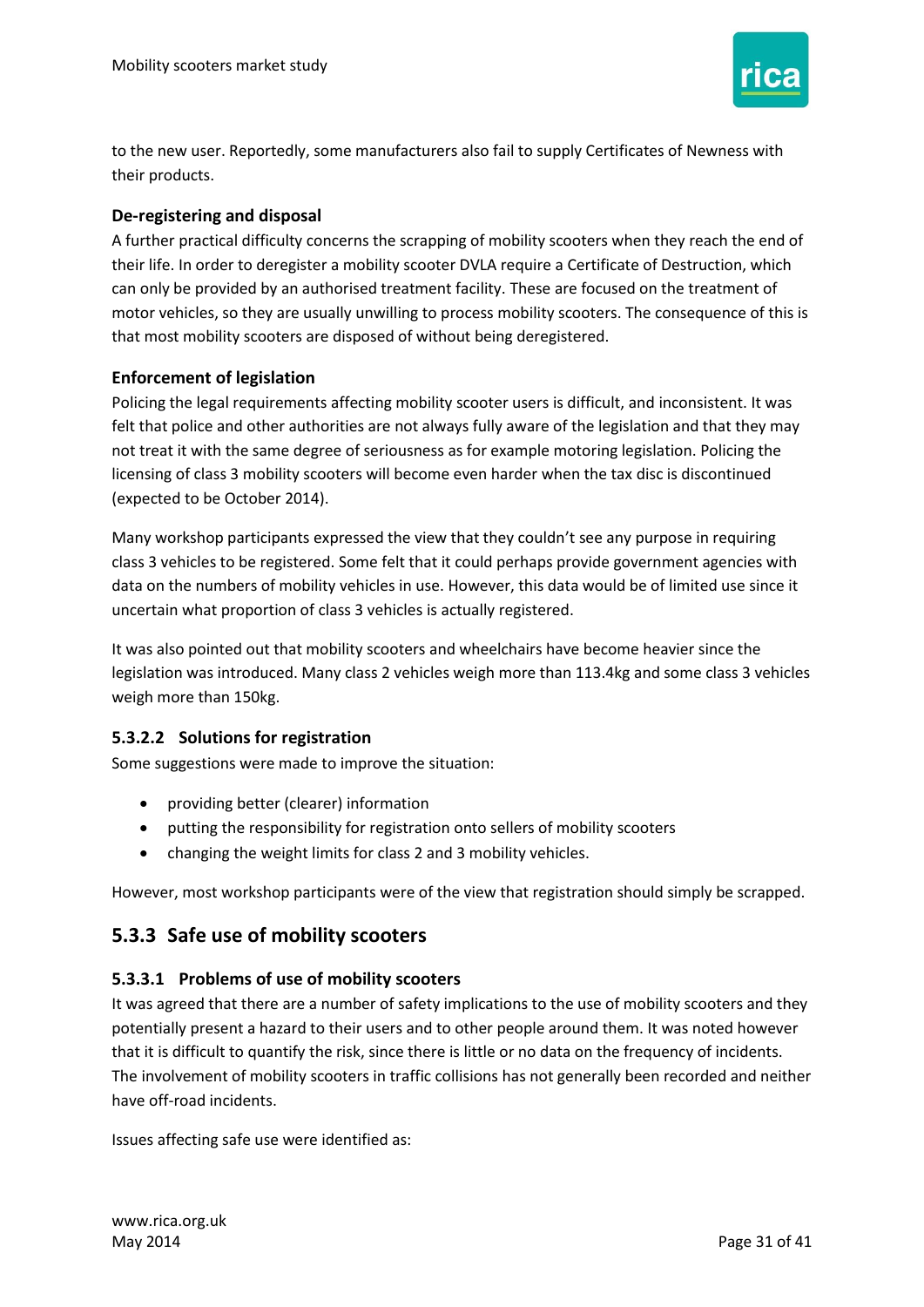

- Training. What training is available? How can users access it?
- Policing. How is the use of mobility scooters policed?
- Presumed widespread use as leisure vehicles. What is the definition of a mobility scooter user?
- Insurance. How do users find out about it?
- The equipment. Stability and braking are not always reliable.
- Users. Users need to have their eyesight tested, and be aware of the effects of any medication they are taking.

#### **5.3.3.2 Suggested solutions**

 schemes and mobility scooter hire schemes (eg Shopmobility). Delegates recognised that there are existing training opportunities being provided by local and police authorities and other bodies. These work best when they have the involvement of the local community and of local retailers. Other opportunities for familiarisation are try before you buy

Code for Mobility Scooter Users" published by Road Safety GB.<sup>14</sup> There is also a section of the Highway Code for mobility scooters<sup>13</sup> and a sixteen page "Highway

 community groups, dealers and distributors and Mobility Centres, and that insurers might offer Delegates suggested these options should be promoted more vigorously, through local authorities, mobility scooter users incentives to attend training courses. Mobility Centres are often involved when people decide to stop driving because of a progressive condition or the effects of aging. They are well placed to promote local training and familiarisation initiatives.

Delegates were unanimous in opposing compulsory training, licensing and insurance.

#### <span id="page-31-0"></span>**5.3.4 Servicing and maintenance**

 replacement parts are not always available. This is exacerbated by the fact that many models are Mobility scooters need occasional maintenance checks but do not commonly need to be serviced. They sometimes need repairs to worn or broken components including bearings, tyres and batteries. For some models this is practical, but many parts are sealed units and therefore unserviceable and part of a relatively short production run and are soon superseded by other models.

 Manufacturers also do not always supply information on how to service their products. If dealers are to carry out this work effectively they need information and training, which should be provided by manufacturers.

 It was acknowledged that this would be difficult to enforce. Ideally, manufacturers should be obliged to provide service and maintenance information and training, and to hold a stock of parts while a product line is current, and for a number of years after.

Some retailers offer extended warranties to customers.

**<sup>.</sup>** <sup>13</sup> https://www.gov.uk/rules-powered-wheelchairs-mobility-scooters-36-46 14 http://www.roadsafetygb.org.uk/online-shop/62.html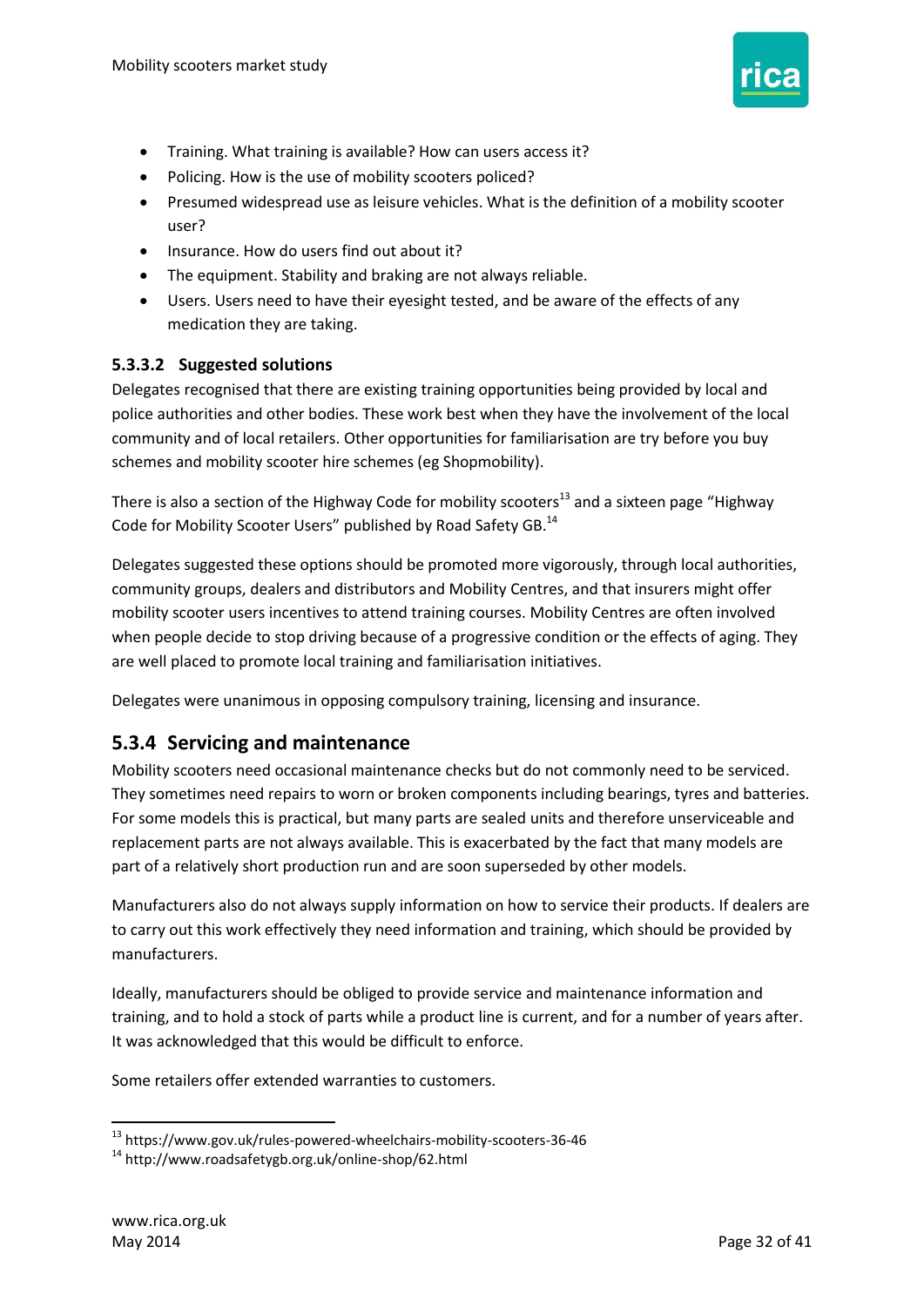

#### <span id="page-32-0"></span> **5.3.5 Disposal (including resale and recycling)**

Mobility scooters can be resold when no longer required. There are some issues concerning registration, which were outlined above. Some retailers offer part exchange schemes for people who want to replace or upgrade a mobility scooter. Some delegates mentioned a state-sponsored buyback scheme that operates in the Netherlands.<sup>15</sup>

 are not usually marked with the materials they are made of, which makes recycling difficult. When mobility scooters are no longer serviceable, they need to be dismantled to allow the parts to be recycled. Many retailers perform this task, though it entails some cost to them. None of the parts have a commercial value and batteries especially are expensive to dispose of properly. Components

As noted above, the registration requirement also makes scrapping of mobility scooters difficult.

Delegates suggested that better labelling of components would help with recycling. They also felt that there should be a national scheme or standard for the resale of used mobility equipment.

1

 $^{15}$  Rica's research suggests this is in fact a long term loan scheme, rather than a buy-back scheme.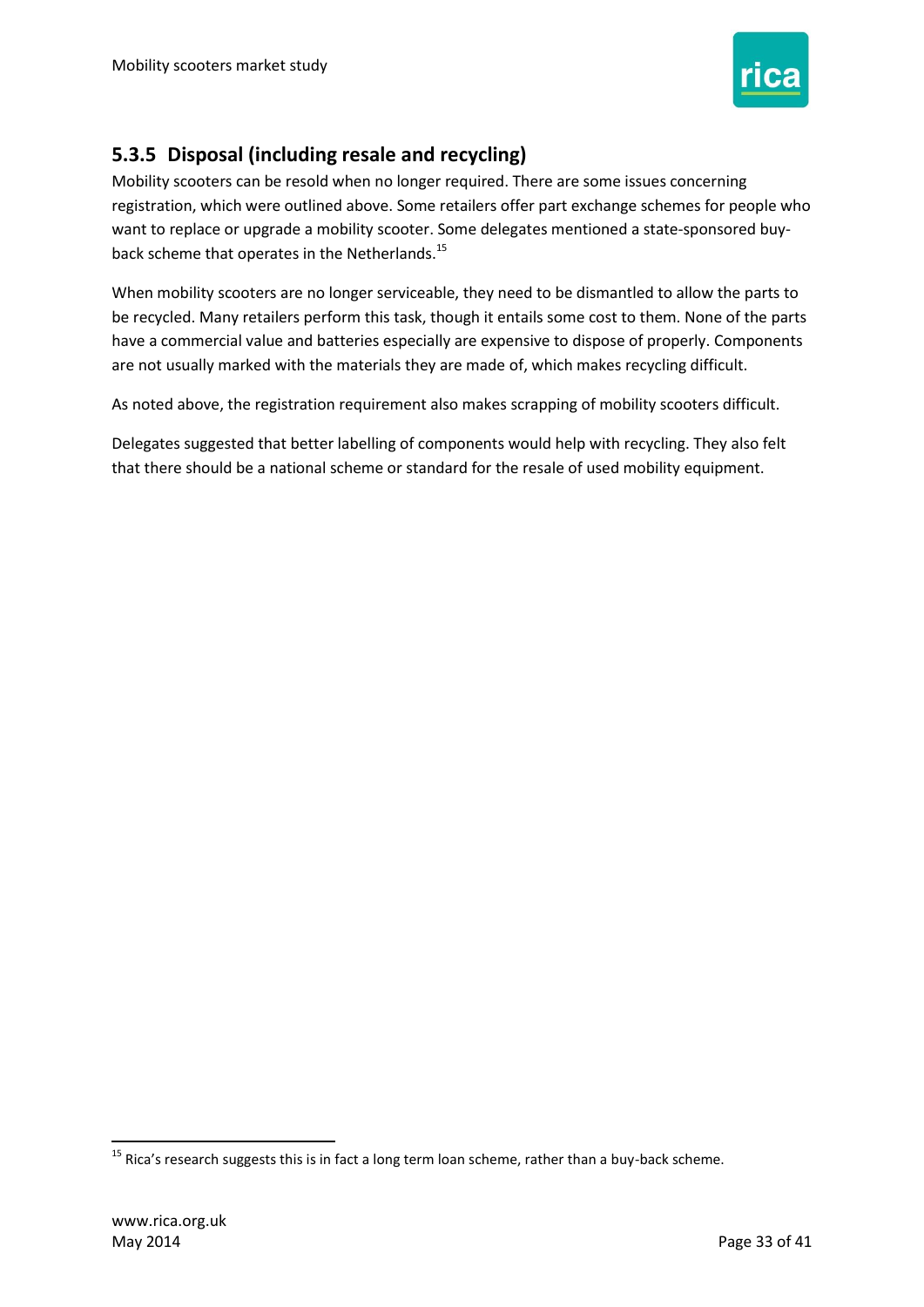

### <span id="page-33-0"></span>**Appendix 1 List of stakeholders consulted**

As part of this research project Rica has consulted with the following organisations:

- British Healthcare Trades Association
- Clearwell Mobility
- Disabled Ramblers
- DVLA
- Forum of Mobility Centres
- Institute of Advanced Motoring
- Kent Mobility
- London Borough of Bromley
- Motability Operations Powered wheelchair & Scooter Scheme team
- Norfolk Constabulary
- Queen Elizabeth Foundation
- RSA Insurance Group
- TGA Mobility
- **•** TPG Disableaids
- Which?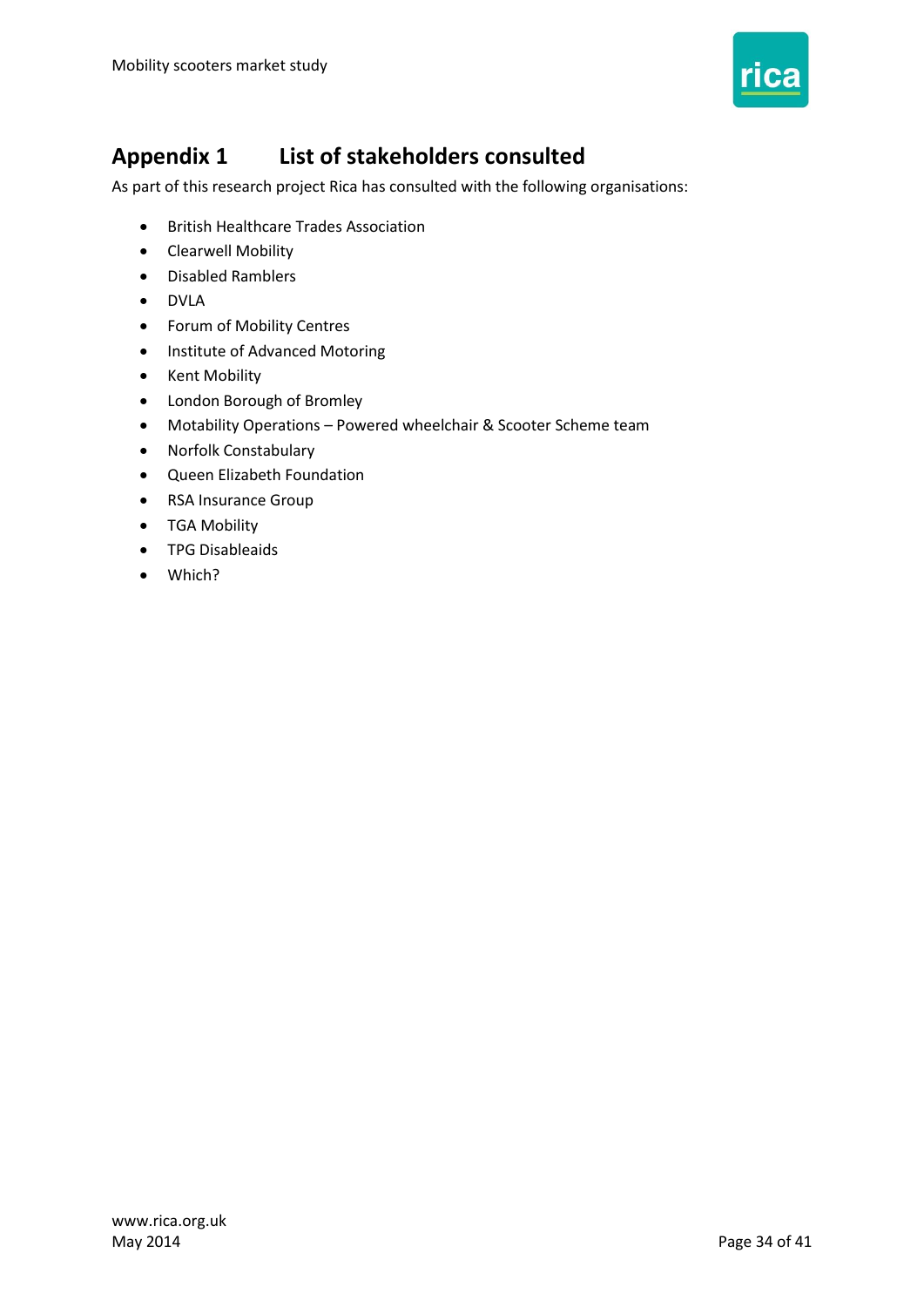

### <span id="page-34-0"></span>**Appendix 2 Promotion of mobility scooter user survey**

#### <span id="page-34-1"></span> **2.1 Distribution of paper copies**

The following organisations distributed paper copies of the survey to their members/service users:

- Shopmobility schemes: Darlington, Fareham, Lewisham, Manchester and Sutton
- Mobility Centres in Surrey (QEF Mobility Services) and Norfolk (East Anglian DriveAbility)
- Nottingham Disabled Living Centre
- Age UK Kensington & Chelsea
- A GP practice in Mansfield

#### <span id="page-34-2"></span> **2.2 Promotion by other organisations**

The following organisations promoted the survey on their websites or in newsletters or mailings to their membership:

- **Age Action Alliance:** email to members
- **Age UK London:** website feature
- **Age UK:** news website feature
- **Assist UK:** email to members (Disabled Living Centres)
- **Disability Rights UK:** Facebook feature
- **Disabled Living Foundation:** promotion through Youreable online forum
- **Disabled Motoring UK:** magazine article, link on website
- **Disabled Ramblers:** email to members
- **Foundation for Assistive Technology (FAST):** email to members
- **•** Information Now: email newsletter
- **Mature Times:** website feature
- **Naidex 2014:** website feature
- **OXTAG Oxford Transport User Group:** email to members
- **Positive about MS:** via social media to members
- **THIIS:** website feature and email newsletter to members

#### <span id="page-34-3"></span>**2.3 Promotion to Rica contacts**

In addition, Rica promoted the survey through our own Panels, newsletters and exhibition presence:

- Rica's national Consumer Research Panel and testing panel based near Milton Keynes
- At Moving and Handling People Exhibition in London
- Rica email newsletters in January and February
- Rica email update to networks eg disability and older people's organisations, and partners eg Mobility Centres.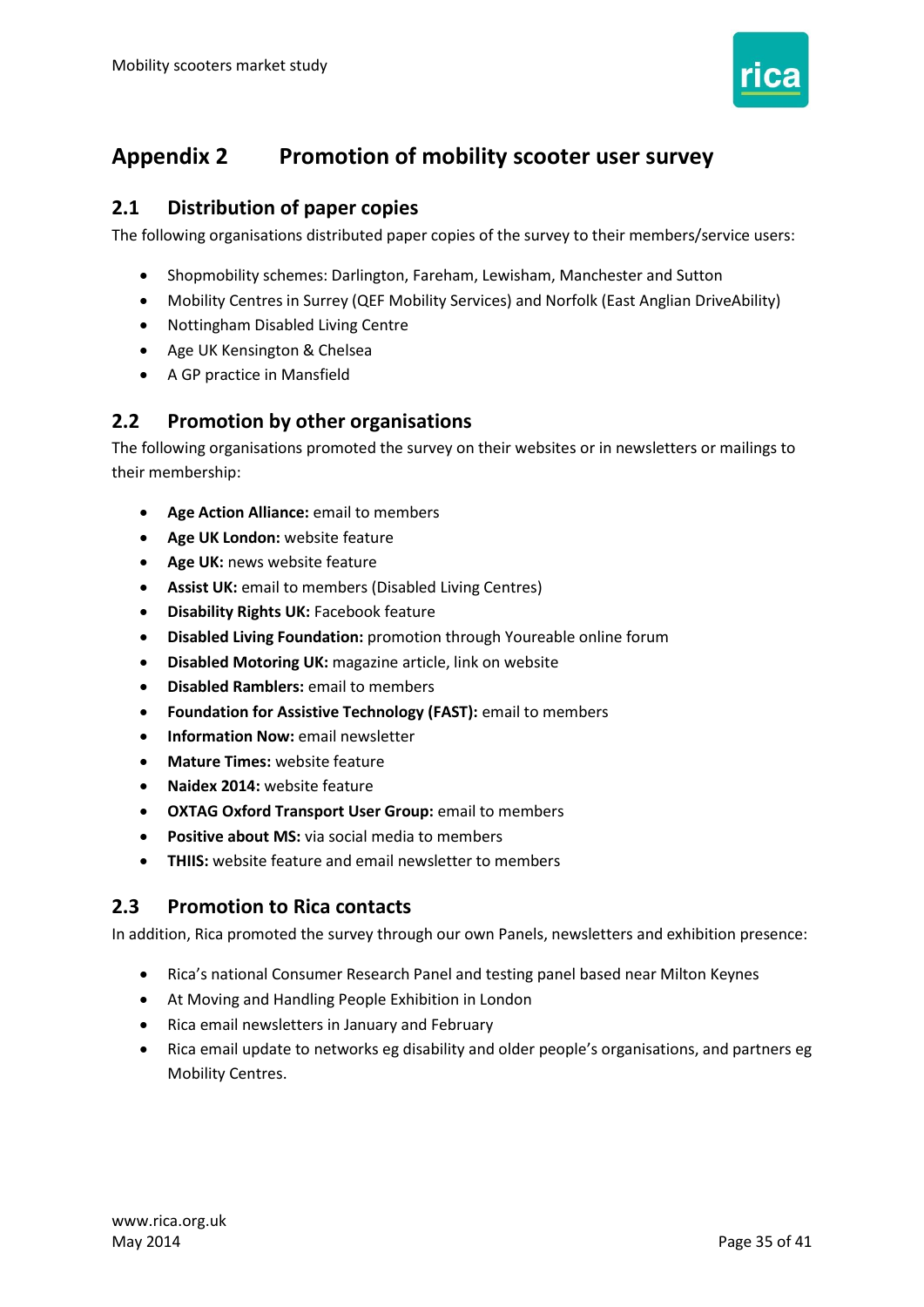

### <span id="page-35-0"></span>**Appendix 3 Mobility scooter user survey questionnaire**

 behalf of the Department for Transport. We're interested in who is using mobility scooters and why. Rica, an independent research charity for older and disabled people, is carrying out this survey on

 You don't have to own a mobility scooter to answer - we want to hear from anyone who uses one regularly. This survey is anonymous, but if you're interested in participating in more Rica research you can leave your details at the end.

If you have any questions, please contact us:

- Email: **[cassiebarton@rica.org.uk](mailto:cassiebarton@rica.org.uk)** 

- Tel: **020 7427 2460** 

#### <span id="page-35-1"></span> **Your mobility scooter use**

| Q1 How long ago did you start using a mobility |
|------------------------------------------------|
| scooter?                                       |
|                                                |
|                                                |
|                                                |

 Q2 What were your reasons for starting to use a mobility scooter?

| To do shopping<br>To see more of family/friends<br>To get to work<br>To visit local places (eg cinema,<br>pub, museums)<br>To go further afield (eg visiting<br>countryside, day trips) | Yes<br>ப | N٥ |
|-----------------------------------------------------------------------------------------------------------------------------------------------------------------------------------------|----------|----|
|                                                                                                                                                                                         |          |    |

 Q3 Has anyone helped you practice using a scooter? Yes No

|                                 | Yes NO |        |
|---------------------------------|--------|--------|
| The retailer that sold it to me | $\Box$ | $\Box$ |
| Another organisation (eg local  | ப      | $\Box$ |
| charity or police)              |        |        |

#### <span id="page-35-2"></span> **Think about the journeys you normally make using a mobility scooter.**

Q4 Where do you normally use a scooter?

|                                          | Yes No       |  |
|------------------------------------------|--------------|--|
| Inside my home                           |              |  |
| Inside other buildings (eg shops) $\Box$ |              |  |
| On pavements                             |              |  |
| On roads                                 | $\mathbf{I}$ |  |
| In parks or countryside                  |              |  |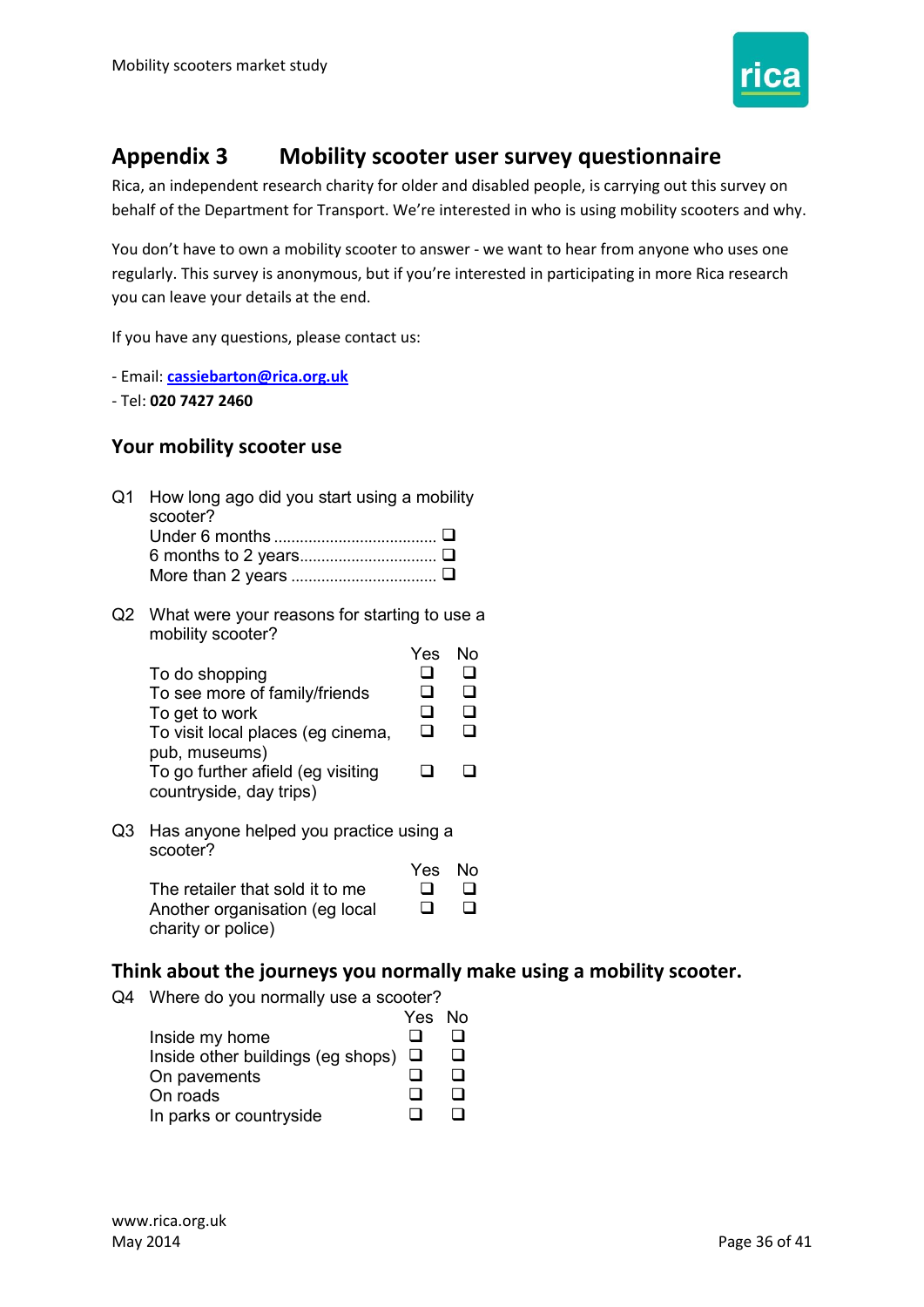

<span id="page-36-0"></span>

| Q5             | If you couldn't use a scooter, would you<br>make the same journeys?<br>Yes, but less often <b>□</b>                                                    |                                             |                                            |                                                                               |                        |
|----------------|--------------------------------------------------------------------------------------------------------------------------------------------------------|---------------------------------------------|--------------------------------------------|-------------------------------------------------------------------------------|------------------------|
| Q6             | If yes, how would you make most of the<br>journeys?                                                                                                    |                                             |                                            |                                                                               |                        |
|                | Driving myself<br>Getting a lift from someone else<br>By public transport<br>By taxi<br>Walking<br>Other (please specify):                             | Yes<br>$\Box$<br>□<br>$\Box$<br>□<br>$\Box$ | No<br>$\Box$<br>❏<br>❏<br>$\Box$<br>$\Box$ |                                                                               |                        |
| Q7             | Have you ever had an incident on your<br>scooter that has made you feel unsafe?                                                                        |                                             |                                            |                                                                               |                        |
| Q8             | If yes, what happened?                                                                                                                                 |                                             |                                            |                                                                               |                        |
| Q <sub>9</sub> | Do you take your scooter with you when travelling by<br>Car<br>Taxi<br><b>Bus</b><br>Train<br>Tram                                                     | Often<br>⊐<br>ப<br>⊔<br>⊔<br>ப              |                                            | Occasionally<br>⊔<br>ப                                                        | <b>Never</b><br>⊔<br>ப |
| Q10            | Do you have your own mobility scooter?                                                                                                                 |                                             |                                            |                                                                               |                        |
|                | section.                                                                                                                                               |                                             |                                            | If you don't have your own scooter, skip to Q17. If you do, go on to the next |                        |
| Q11            | Which of these types of scooter do you<br>own?<br>Boot scooter (dismantles to go in<br>Pavement scooter (bigger than<br>boot scooter, for pavement use |                                             |                                            |                                                                               |                        |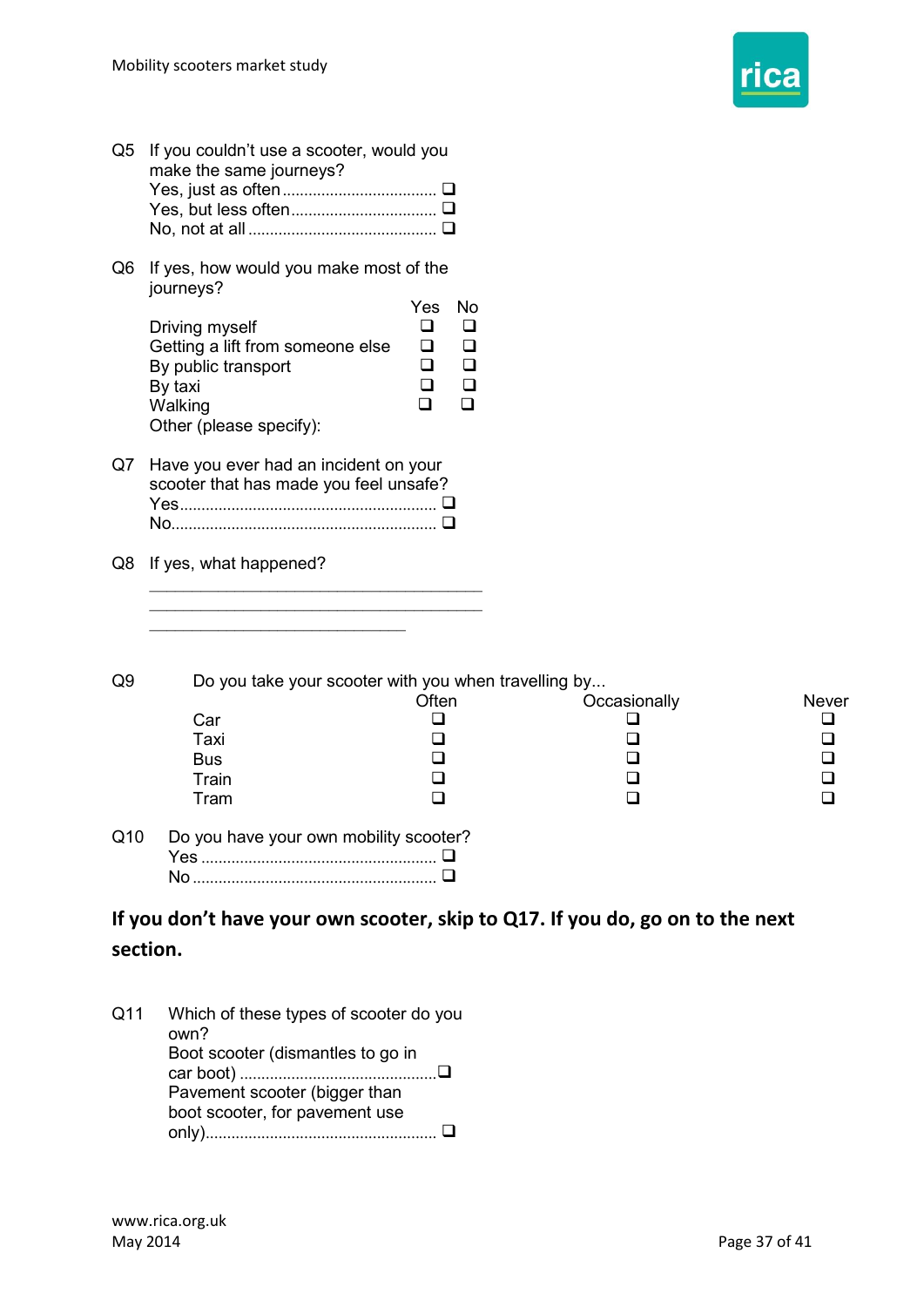

 Road scooter (designed for road use - large, has lights and indicators)............................................

 Q12 Which **one** of the types you own do you use most often? Boot scooter........................................ Pavement scooter .............................. Road scooter.......................................

#### <span id="page-37-0"></span> **Getting your mobility scooter**

### <span id="page-37-1"></span> **For the remaining questions, think about the scooter you use most often (ticked above).**

| Q13 | When choosing your scooter, which of the<br>things below were most important? Tick<br>your top 3.<br>Design/appearance □<br>Can take on public transport  □<br>Other (please specify):                                                                                                                          |               |                                    |
|-----|-----------------------------------------------------------------------------------------------------------------------------------------------------------------------------------------------------------------------------------------------------------------------------------------------------------------|---------------|------------------------------------|
| Q14 | Why did you choose a mobility scooter<br>over a manual or powered wheelchair?<br>N/A - I use a wheelchair as well<br>as a mobility scooter<br>Scooters are cheaper<br>Scooters are easier to use<br>I prefer how scooters look<br>Scooters are more comfortable<br>It didn't occur to me to get a<br>wheelchair | Yes<br>⊓<br>□ | No<br>П<br>l I<br>□<br>∩<br>◻<br>∩ |

Other (please specify):

 Q15 Did you get your scooter new or secondhand? New ...................................................... Second-hand.......................................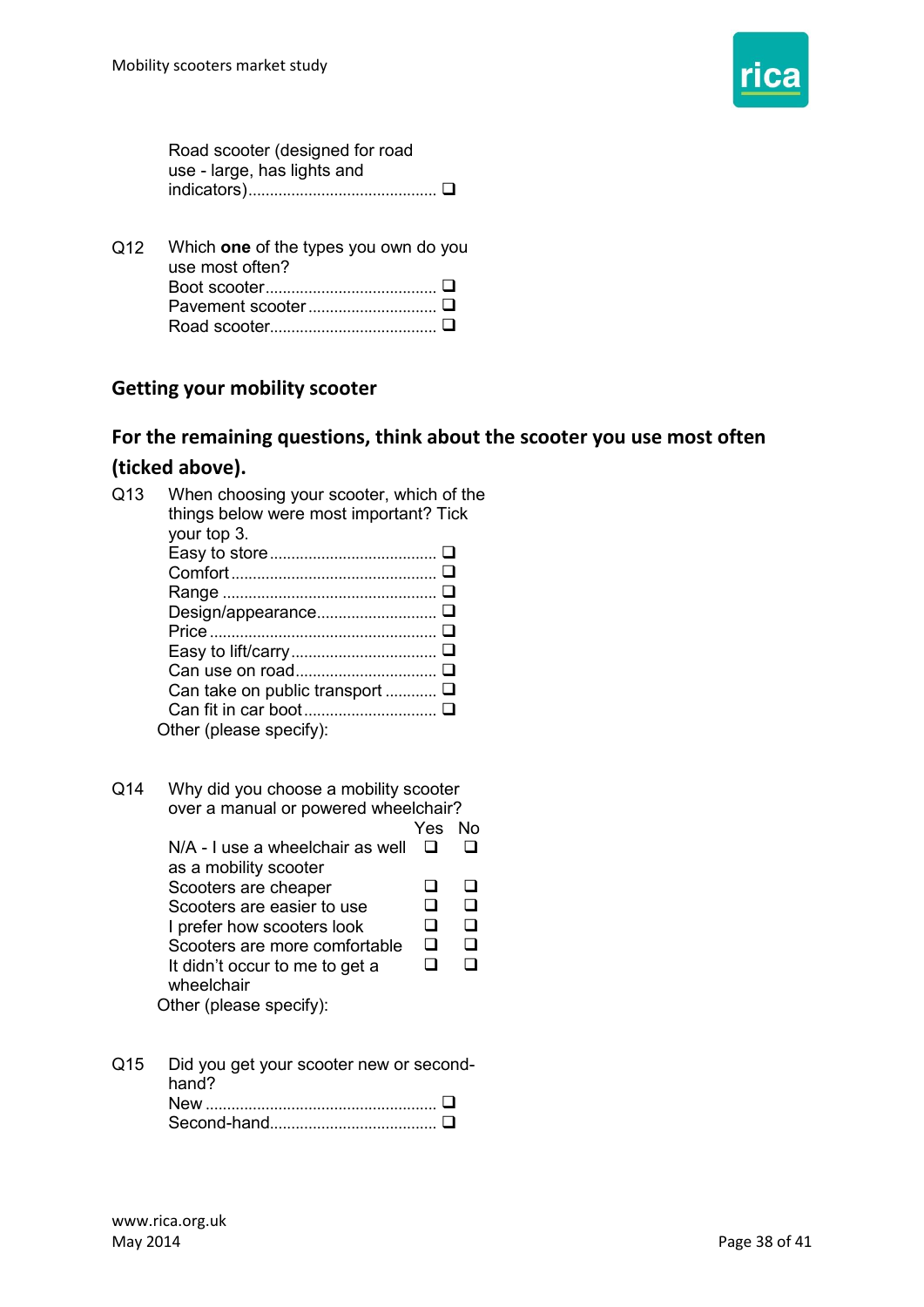

| Q16 Where did you get your scooter? |  |
|-------------------------------------|--|
|                                     |  |
|                                     |  |
|                                     |  |
| From a friend/acquaintance Q        |  |

#### <span id="page-38-0"></span> **About you**

| Q17 How old are you? |  |
|----------------------|--|
|                      |  |
|                      |  |
|                      |  |
|                      |  |

 Q18 Do you have a long-standing physical or mental impairment, illness or disability affecting any of the following areas? Mobility (e.g. difficulty walking long distances or climbing Vision (e.g. blindness or partial Dexterity (e.g. difficulty lifting objects and using buttons) Stamina, breathing or fatigue Yes No stairs) sight) Hearing (e.g. deafness or partial hearing) Learning, understanding or concentrating **Memory** Mental health  $\begin{array}{cc} \square & \square \end{array}$  $\begin{array}{cc} \square & \square \end{array}$  $\Box$   $\Box$  $\Box$   $\Box$  $\Box$   $\Box$  $\Box$  $\begin{array}{cc} \square & \square \end{array}$  $\Box \quad \Box$ 

#### <span id="page-38-1"></span> **Anything else?**

Q19 If you have any other comments about using a mobility scooter, please write them here:

 $\overline{\phantom{a}}$  , where  $\overline{\phantom{a}}$ 

\_\_\_\_\_\_\_\_\_\_\_\_\_\_\_\_\_\_\_\_\_\_\_\_\_\_\_\_\_\_\_\_\_\_\_\_\_  $\overline{\phantom{a}}$  , where  $\overline{\phantom{a}}$  , where  $\overline{\phantom{a}}$  , where  $\overline{\phantom{a}}$  , where  $\overline{\phantom{a}}$  $\overline{\phantom{a}}$  , where  $\overline{\phantom{a}}$  , where  $\overline{\phantom{a}}$  , where  $\overline{\phantom{a}}$  , where  $\overline{\phantom{a}}$ \_\_\_\_\_\_\_\_\_\_\_\_\_\_\_\_\_\_\_\_\_\_\_\_\_\_\_\_\_\_\_\_\_\_\_\_\_

 If you'd like to participate in other Rica research, write in your name and contact details below. You need to supply contact details if you want to be entered into the prize draw.

Q20 Name:

Q21 Email address: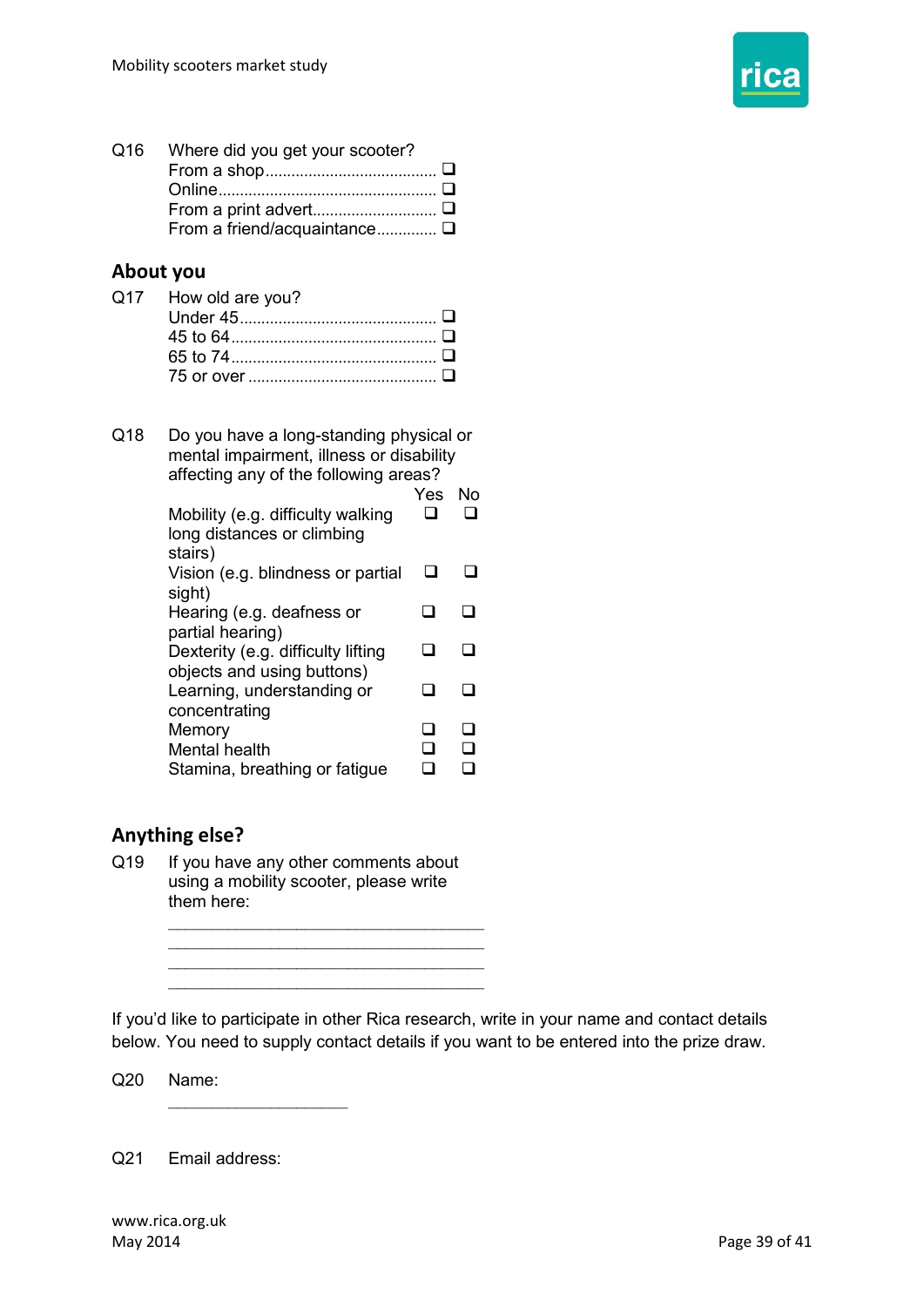

Q22 Phone number:

Don't contact me unless I win the  $\square$ prize draw...........................................

 $\overline{\phantom{a}}$  , and the set of the set of the set of the set of the set of the set of the set of the set of the set of the set of the set of the set of the set of the set of the set of the set of the set of the set of the s

 $\overline{\phantom{a}}$  , where  $\overline{\phantom{a}}$